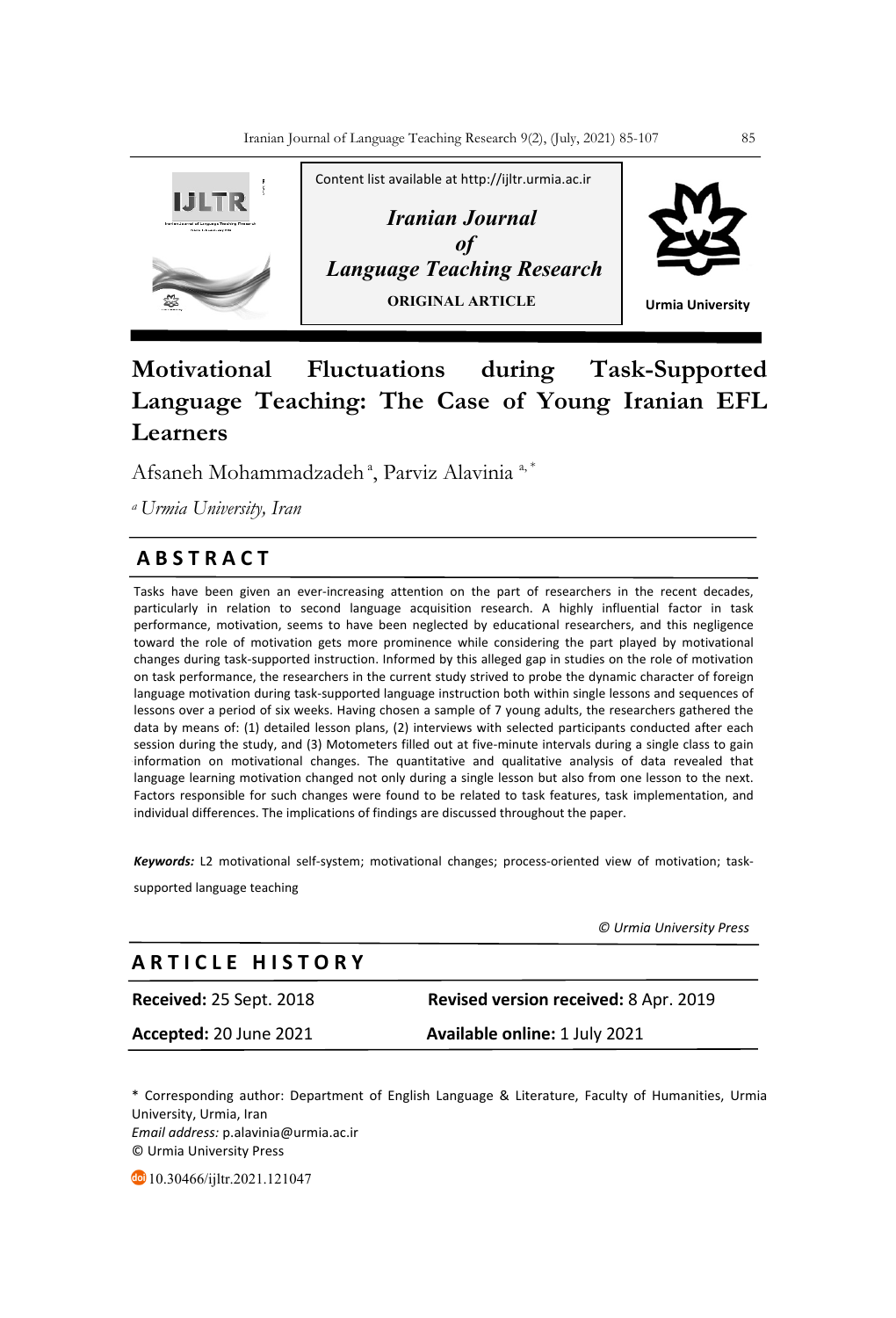# **Introduction**

Since 1980s, English language teaching has revealed a great deal of interest in teaching through tasks, which prepare learners to use language communicatively in real-life situations (Ellis, 2003; Skehan, 1998). Different researchers (e.g., Ellis, 2018) have highlighted the significance of tasks in communicative approach to language teaching.

Moreover, literature on second language acquisition (SLA) indicates that success in acquiring a second language is subject to a number of learner-specific characteristics (e.g., Dörnyei, 2005; Ellis, 2012) such as attitude, motivation, language aptitude, and empathy (to mention but a few). More specifically, considering the fact that task-supported language teaching (TSLT) is contingent upon learners' language use and performance on tasks, it goes without saying that learners' motivation plays a key role in their performance. Despite the rich body of research on tasks, learners' affective domain and motivational changes have not been addressed adequately in foreign language contexts (Lambert, 2017; Pawlak et al. 2014), in general, and in TSLT, in particular. Different theoretical models have been advanced for the purpose of explaining the role of motivation in SLA (Dörnyei, 2005; Dörnyei & Ryan, 2015). Similarly, a plethora of studies have shown interest in examining learners' main motives in their learning experience as well as gauging the sustainability of their efforts when involved in motivation-raising activities (Fenyvesi, 2018; Mauludin, 2021; Pawlak, 2012).

Moreover, Boo et al. (2015) pointed out that, due to accessibility issues,  $L_2$  motivation research has concentrated predominantly on tertiary students, while school age is the ideal age for instructed language learning. They stress the need for further research on motivation at the primary and secondary stages of language learning in the instructional context. Though research on young learners is on the rise (e.g., Coyle et al. 2018), very scant research, if any, has addressed young learners' performance on tasks (e.g., Oliver et al. 2017; Shintani, 2016).

According to Lambert (2017), the evaluation of learners' motivational levels and affective responses to instruction constitutes the primary concern for teachers. Moreover, Pawlak et al. (2014) point to the scarcity of research on learners' motivational changes during one lesson and across different lessons. In light of the lack of such research, this study examined the dynamic nature of motivation among students instructed through TSLT both within one single lesson and over successive lessons. Additionally, learners' main motives for learning English were investigated. In contrast to much of the existing research on motivation which examines motivation among tertiary level students, this paper attempted to investigate motivational fluctuations within an under-represented sample, that is, young language learners within the age range of 12-15.

# **Review of literature**

# *Task-based and task-supported language teaching*

Although a multitude of explanations have been offered for the description of tasks (e.g., Ellis, 2003; Nunan, 1989; Van den Branden, 2006), the general consensus is that a task is any type of activity that requires authentic language use in order to obtain a goal. Therefore, instances of tasks may include calling a sales center, making a business call, or going to a doctor. While some proponents of task-based language teaching (TBLT), like Long (2015), espouse a true TBLT approach, in which tasks are used as the basis of classroom instruction, some others (e.g., Bygate, 2015; Ellis, 2003; Willis & Willis 2007) favor a task-supported approach to the implementation of TBLT.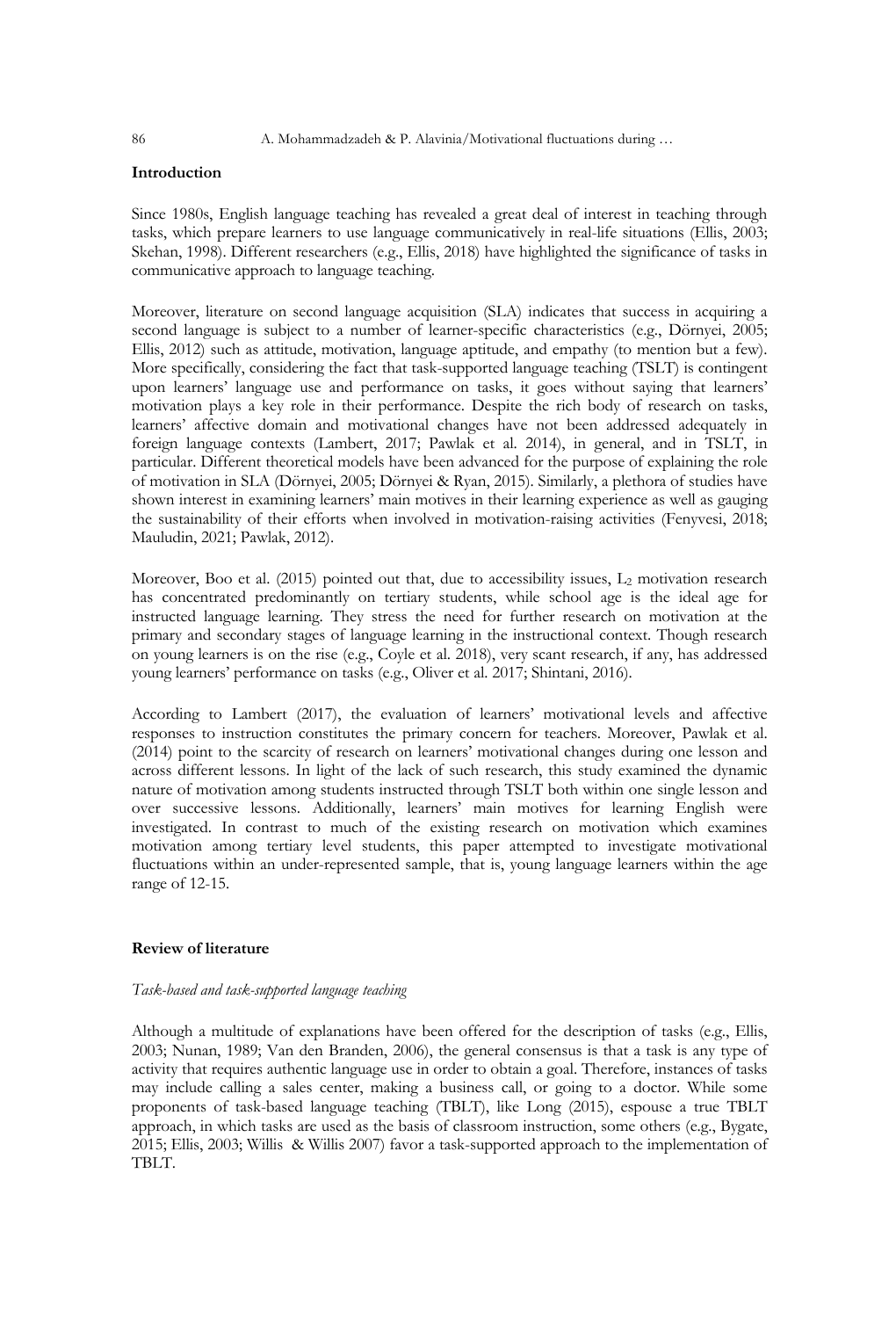In the present study, a task-supported approach was applied. The rationale underlying this decision was that due to institutional regulations, the researchers were not allowed to implement a task-based syllabus in its entirety; thus, task-supported methodology appeared to be the best option available. Moreover, as pointed out by Bygate (2015) and Ellis (2009), task-supported approach is an effective way to introduce TBLT to language education due to ease of implementation and non-availability of textbooks centered solely on the use of tasks. Further evidence for the appropriacy of TSLT for EFL contexts can be gleaned from by Shehadeh (2005).

One of the studies investigating individual learners' affective variables in task-based instruction is Ooyoung Pyun (2013). She investigated students' attitudes towards task-based language learning (TBLL) in terms of factors like self-efficacy, motivation and anxiety. In her study, there was a positive correlation between attitudes to TBLL and integrated and instrumental motivation. Anxiety was negatively correlated with attitudes and self-efficacy was revealed to be a strong predictor of attitudes. However, the study looked at motivation from a static point of view, while motivation was proven to fluctuate during a single session and over multiple sessions.

Phung (2016) investigated how affective factors and preferences for two different communicative  $L_2$  tasks contributed to learners' behavioral, cognitive, and social engagement in  $L_2$  use during task completion. Post-task interviews revealed that learners approached tasks with a positive feeling at the presence of optimum cognitive engagement, genuine demand for communication, topic familiarity and personal relevance, learners' positive impression of difficulty level, and their freedom to make their own choices and decisions.

Aubrey (2016) adopted the theory of flow to examine the manifestation of affective and emotional responses during a task-based EFL classroom involving inter-cultural and intra-cultural interactions. All in all, the study pointed to the participants' positive emotional feeling towards inter-cultural contacts which included novel and interesting content and involved interaction with international interlocutors rather than compatriots. Another study which used the theory of flow was the one conducted by Ibrahim and Al-Hoorie (2018). They investigated how the assignment of out-of-class tasks led to the facilitation of flow and the generation of motivation. Factors triggering flow were the formulation of a sense of belonging towards a group and collaborating to attain a shared goal, finding a personal value in the task, and experiencing a high degree of autonomy during task performance. The researchers suggested the application of out-of-class collaborative projects as an effective way to enhance motivation.

Finally, pointing to the lack of adequate research on the role of learners' affect in task performance, Lambert (2017) acknowledged the need to address learners' classroom motivation from a dynamic perspective, which might fluctuate throughout a single lesson. Moreover, in the Iranian context, due to institutional policies and heavy reliance on books and final examinations it is difficult to conceive of a language teaching program based on TBLT, which highlights the importance of TSLT to introduce tasks into language classrooms. Although there are some studies probing how learners' affective responses vary in accordance with task design and task implementation factors (e.g., Ibrahim & Al-Hoorie, 2018; Phung, 2016), there seems to be a paucity of research on how learners' motivational intensity fluctuates on a minute-by-minute basis during a classroom instructed through task-supported language teaching.

# *Motivation*

The dynamic nature of motivation, also referred to as process-oriented view of motivation, has been recognized by a number of motivation researchers (e.g., Csizér & Dörnyei, 2005; Dörnyei, 2009; Dörnyei & Ottó, 1998; Guo et al. 2020; Larsen-Freeman, 2015; Ushioda, 2001; Williams &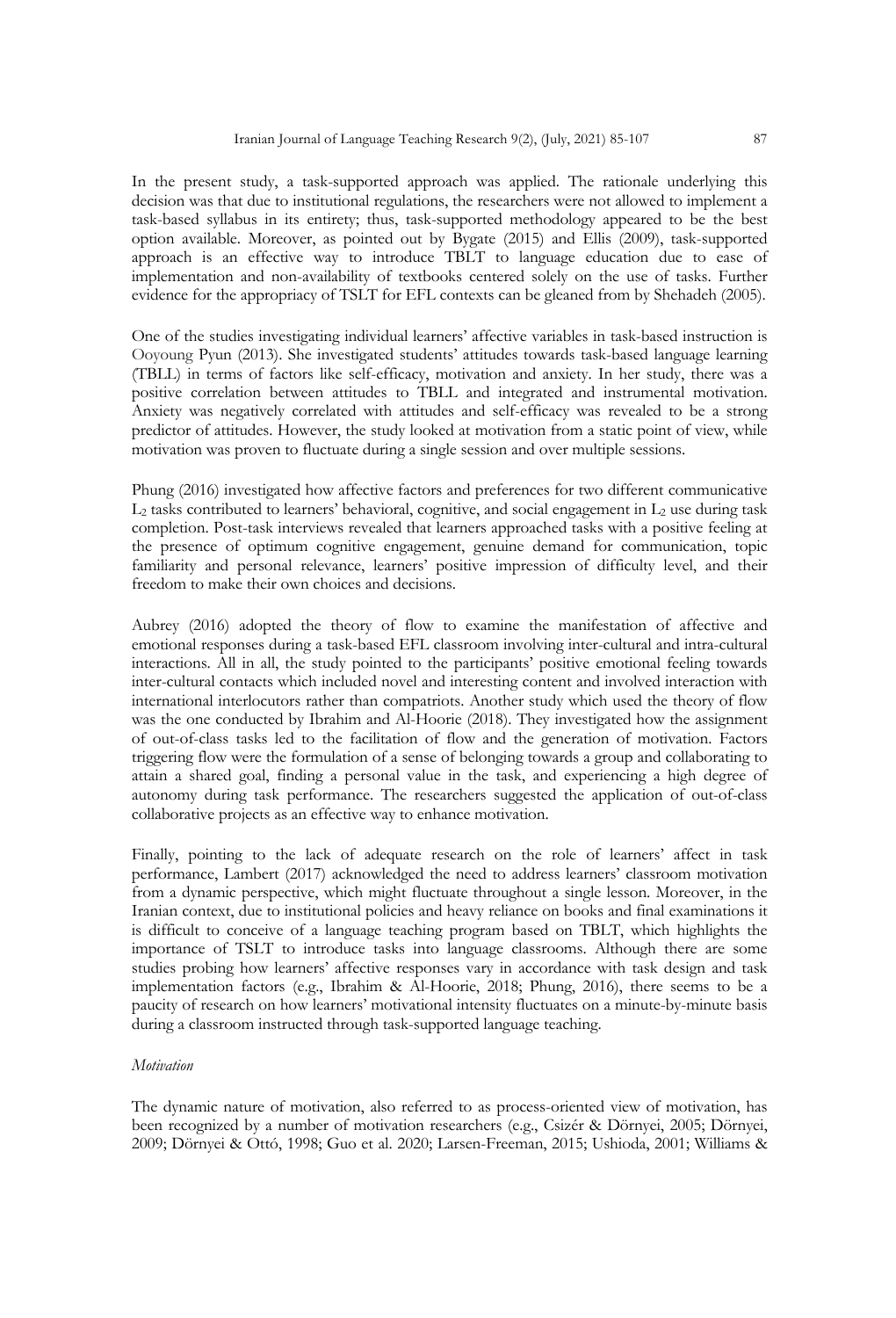#### 88 A. Mohammadzadeh & P. Alavinia/Motivational fluctuations during ...

Burden, 1997). Process-oriented view of motivation postulates that language learning motivation is subject to change in response to a combination of intricate internal and external factors. These factors include learning environment, the tasks being performed, past experiences, etc., which in turn exert an effect on the maintenance or abandonment of the goals set at the beginning stages of language learning.

Dörnyei's  $(2009)$  L<sub>2</sub> motivational self-system can be taken as a quintessential instance of processoriented approach to motivation. His model includes the following components:

(1) Ideal  $L_2$  self, which encompasses those features desired by learners. This component of Dörnyei's model can help learners decrease the gap between actual and ideal selves, and entails both instrumental and integrative types of motivation.

(2) Ought-to  $L_2$  self, which is connected with the abilities the person thinks s/he needs to possess in order to satisfy external expectations held by others and to avoid possible negative outcomes. This element is associated with extrinsic motivation.

(3) L2 learning experience, which has to do with context-specific factors and learning experience.

Complex dynamic systems is another theory taking into consideration the changing nature of motivation (Larsen-Freeman, 2015). As Dörnyei et al. (2015) pointed out, complex dynamic systems theory (CDST) acknowledges the situated nature of motivation and helps explain changes in learners' motivation which take place on a daily basis. Additional evidence for the situated and relational nature of motivation can be provided by consulting sources like Taylor (2010). Thus, conducting research through the lens of CDST would help produce a comprehensive picture of how motivation changes in response to a number of learner-internal and learner-external factors.

Empirical research into the dynamic nature of motivation has adopted different theories to account for the dynamic character of motivation in the classroom. For instance, Pawlak (2012) and Pawlak et al.  $(2014)$  used  $L_2$  motivational self-system to account for variability in language learning motivation. Both Pawlak (2012) and Pawlak et al. (2014) reported fluctuations in the level of motivation during a single session and over the whole instructional period. However, unlike Pawlak (2012) who claimed the stability of reasons for learning, Pawlak et al. (2014) came up with variability of language learning motives.

Moreover, in a more similar study to the one at hand, Waninge et al. (2014) employed complex dynamic systems theory to trace motivational patterns in language learning. The instruments used in their study consisted of a Motometer to trace temporal changes in motivation, and a questionnaire to assess learners' motivation. The study revealed that learners' motivation tended to demonstrate change within a single session. Furthermore, classroom context was shown to affect learners' motivational level. However, the limited number of participants restricted the possibility of drawing firm conclusions regarding factors affecting motivation.

In much the same way, Kruk (2016) explored the dynamic nature of motivation both in a single lesson and across a series of sessions held over a number of months. Using a variety of data collection tools, including questionnaires, grids, observations and interviews, he concluded that participants' motivation vacillated not only within a lesson but also across lessons over time.

The general insight that can be gleaned from these research findings is that factors contributing to each motivational pattern in language learning classroom are interrelated in a complex way. Thus, it seems impossible to isolate a specific factor and use it as a basis for the prediction of motivational intensity in another classroom. Moreover, research into how motivation changes in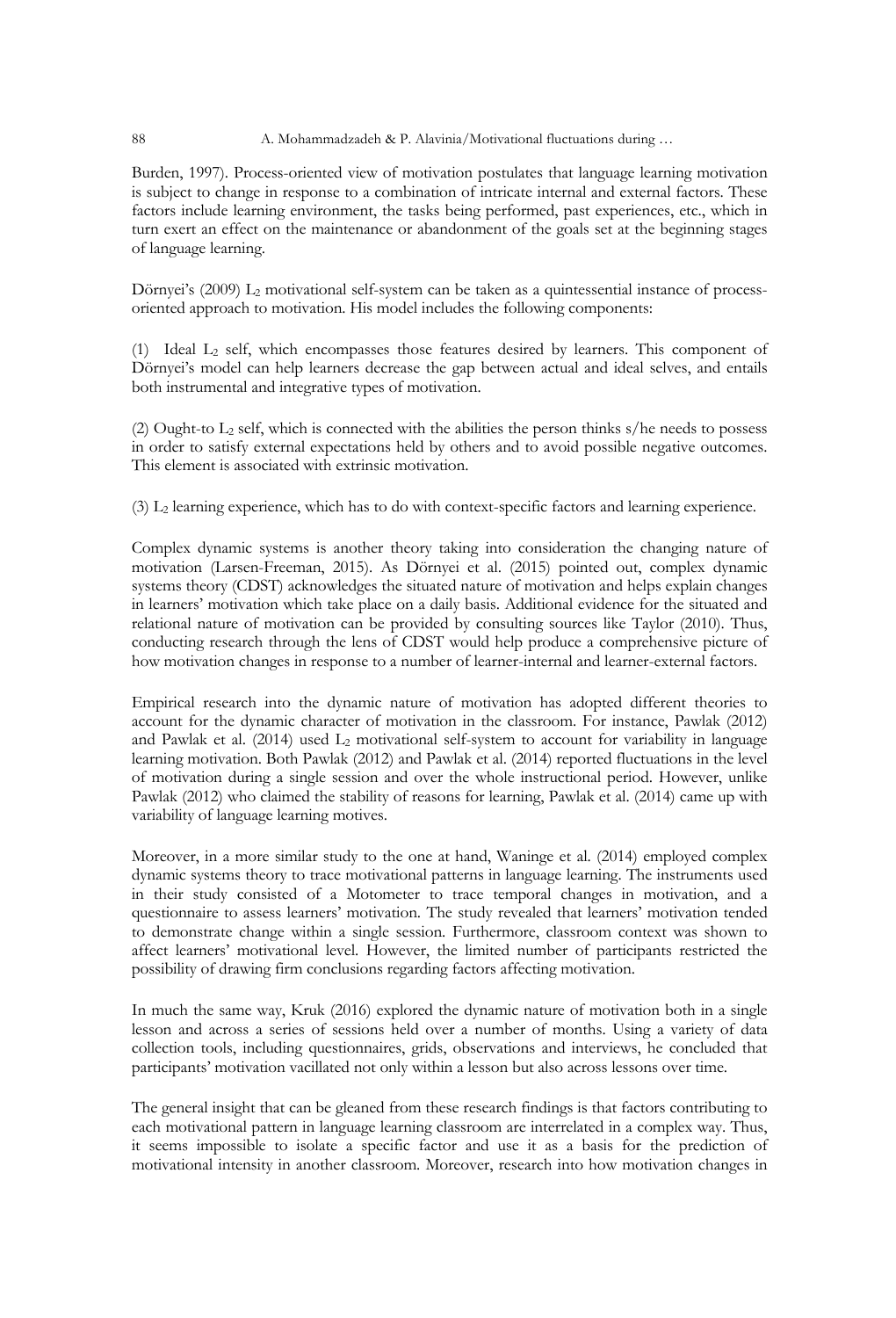response to tasks, particularly during TSLT is limited. With regard to the fact that task-supported instruction is an appropriate methodology to introduce tasks in foreign language contexts (e.g., Shehadeh, 2005), it seems important to explore how learners' motivation is shaped during this type of instruction. Based on the research objectives, the following research questions were formulated.

**RQ1:** What factors initially motivate learners and how does TSLT instruction influence them?

**RQ2:** Do levels of motivation fluctuate during the course of a single session taught through TSLT for intermediate EFL learners and what factors are responsible for these fluctuations?

**RQ3:** Do levels of motivation change from one session to another during a semester?

#### **The Study**

As stated earlier, the major problem to be addressed in this study was to investigate possible interface between task-supported instruction and motivational changes among an underresearched age group, i.e. young language learners. More specifically, the study was after finding the possible changes in the main motivation for learning in response to task-supported instruction. Second, the researchers investigated motivational fluctuations during a single lesson and the reasons for these fluctuations. And finally, they probed the potential changes in the level of motivation over the period of six weeks.

## *Participants*

The students participating in the current study were through the third year of their studies in a language school in Tehran. Out of the initial 9 participants, 7 constituted the final sample, since the remaining two did not attend all the sessions completely. As the study mainly enjoyed a qualitative nature and in terms of research design, it fell within the category of case study, the low number of participants was partly justifiable, yet this will certainly restrain the generalizability of the findings. Furthermore, it must be admitted that another main cause of this restricted sample size was the low number of students in the young learners' department where the current study was conducted. Thus, the participants in the current research were selected based on availability and convenience.

Furthermore, all participants were female and their age ranged from 12 to 15. It must be noted that though the classes were of a co-ed nature, those who enrolled in the program came out to be all females. Though the homogeneity of the participants was checked through an in-house placement test, the researchers consulted Common European Framework of Reference (CEFR) for further assurance. Additionally, almost all learners' scores during the previous semester were very close to each other. As Alrabai (2014) noted, the ultimate level of attainment in the acquisition of a second or foreign language is dictated by motivation. Similarity of the participants' final exam scores testifies to the fact that the participants were comparable with respect to motivation and language proficiency.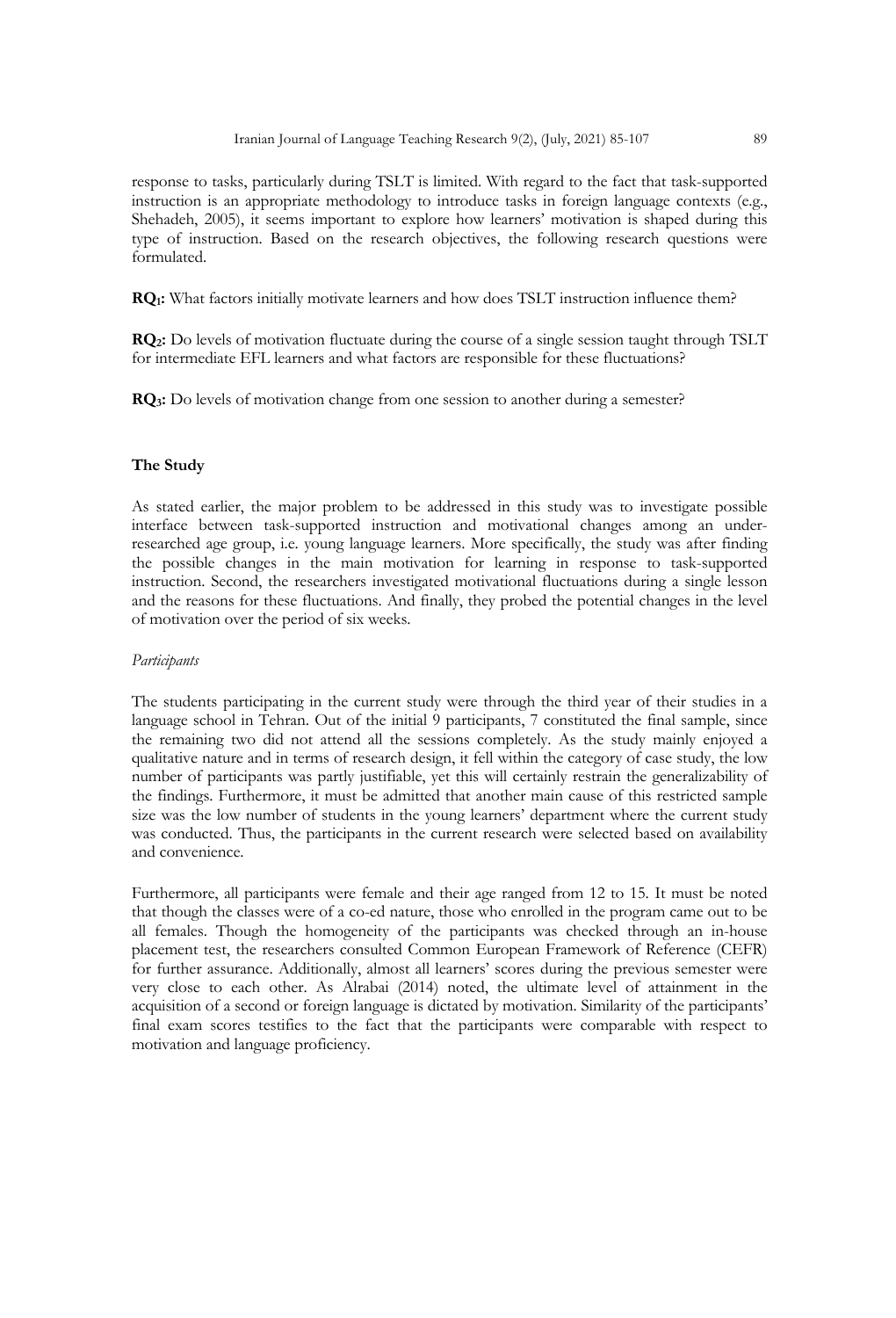#### *Instrumentation*

To gain information about fluctuations in the learners' level of motivation during a single lesson and a sequence of lessons over a period of six weeks, as well as the reasons leading to these fluctuations, the following data collection tools were employed:

• Detailed TSLT lesson plans, using Ellis (2003) as the underlying framework. The lesson plans were used to relate changes in the level of motivation to particular tasks and lesson foci.

• Motometers, which were adopted from Waninge et al. (2014) and were filled out by the participants to indicate their level of motivation at five-minute intervals on a scale of 0 to 100. Students received an A4 size sheet of paper including ten Motometers and were asked to indicate their level of motivation by putting a mark on the scale. It's worth noting that the students had previously received instruction by one of the researchers in the current study on how to respond to the Motometers to make the process as unobtrusive as possible. In this scale, motivation was defined as the level of effort put into the learning material and the level of enjoyment experienced by the learner.

• Semi-structured focus group interviews carried out by the classroom teacher to detect any possible changes in motivation and the reasons for such changes. Two sets of questions were designed for this purpose. The first set, which was asked at the outset of the study and after the final session, probed into any possible changes in the main reasons for learning English. However, in the second set, the researchers addressed factors responsible for motivational fluctuations during each session. Following Willis and Willis' (2007) lead, the questions in this section inquired issues like learners' feelings and reactions toward the process of task completion, as well as the fluctuations occurring in their motivation. Interviews were held after each lesson and were mainly centered on the participants' perceptions towards lessons and tasks. As there were entirely 12 instructional sessions in the study, the interviews were held 12 times and a total of 10-15 minutes was allotted to each interview. All the interviews were conducted by the classroom teacher and were recorded and transcribed for further analysis.

All the instruments and procedures had been piloted prior to the study with a comparable group of students and were modified with an eye on enhancing their quality in terms of validity and reliability. Furthermore, during the pilot phase, the designed tasks were checked against Ellis's (2003) criteria to make necessary improvements. Whenever deemed necessary, the participants' mother tongue, i.e. Persian was used in the instructions and interviews to avoid any difficulty the learners might have experienced in understanding questions and instructions expressing their opinions in English. The Motometer was presented in English while instructions were provided in Persian in the practice phases.

#### *Procedure*

As stated earlier, the study participants were within the age range of 12-15. As conducting research at this age-group may have its own complications in terms of the degree of willingness to respond and the amount of cooperation and awareness on the part of learners, the researchers tried to provide the required orientation for the learners, particularly with regard to filling Motometers.

The study was conducted over a period of six weeks in the course of ten regularly scheduled English classes. The classes lasted for one and a half hour with approximately 45 minutes allocated for checking homework and 45 minutes for teaching the new lesson (It's worth noting that the duration of some of the lessons was less than 45 minutes and lasted for only 25 minutes).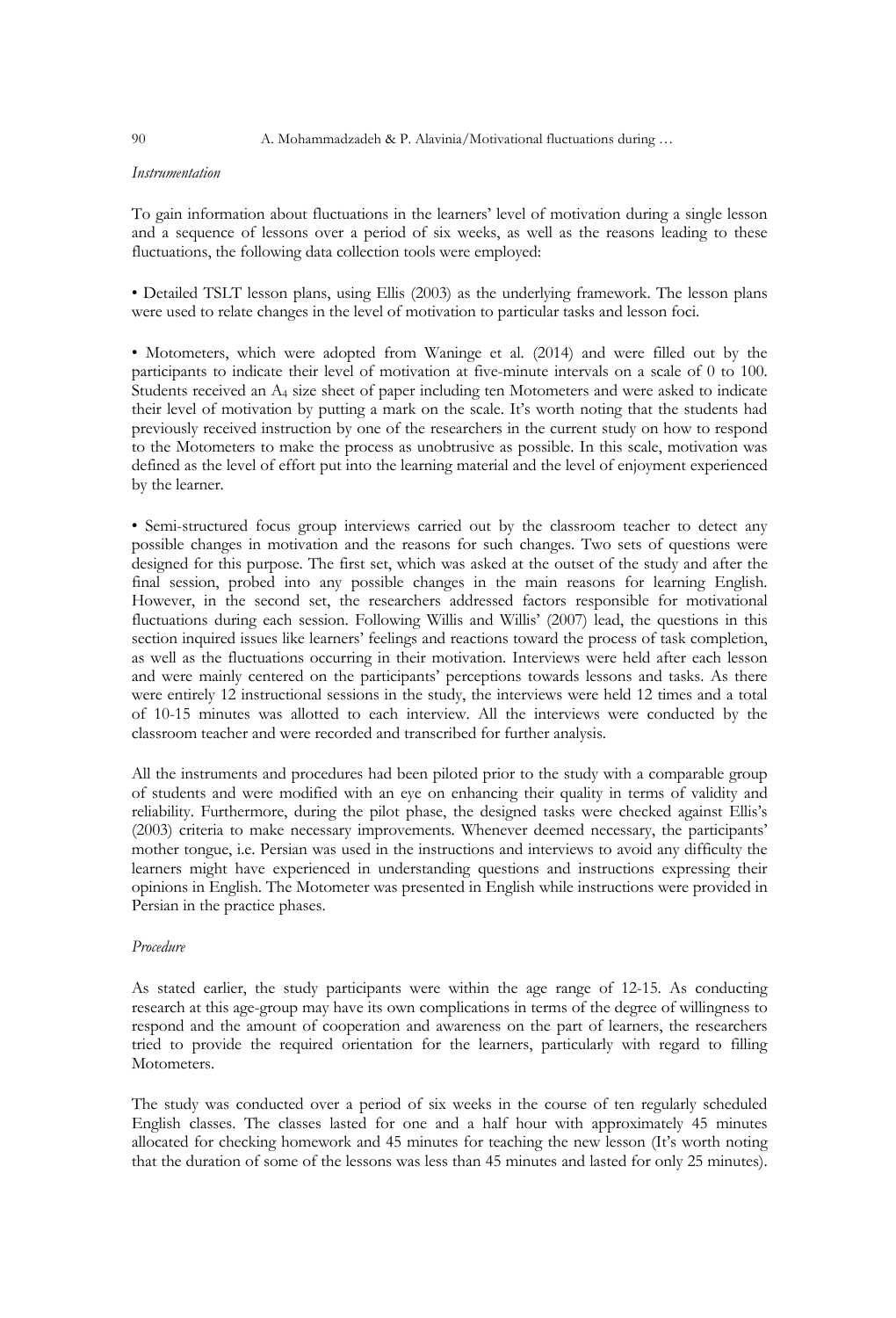The class was taught by one of the authors of this article. The course book taught was Hey There 3. To track the research objectives, the researchers adapted the tasks and activities from the learners' course books, in an attempt to implement TSLT.

It must be mentioned that out of the entire class time which lasted for 1 hour and a half, only up to 45 minutes of each session was allotted to conducting the research and treatment. Thus, instruction via TSLT was carried out during the last 45 minutes of each session. As an instance, in lesson one, apart from the 10-minute pre-task phase, and 5-minute post-task phase, the remaining 30 minutes were allocated to while-task during which the learners were involved in pair-work and group-work activities around the topic of the lesson, i.e. fashion and appropriate clothes for different occasions. In the meantime, the teacher circulated, monitored students' work, and provided comments. It's worth reiterating that the learners were also required to complete the motometers at 5-minute intervals during all three phases of task performance.

In dealing with task-supported methodology, the three steps introduced by Ellis, i.e. pre-task, during-task, and post-task, were followed in sequence. Furthermore, in running the tasks, all 6 criteria put forth by Ellis (2003) were taken into account (*being based on a work plan*, *focusing on meaning*, *involving real-world communication*, *drawing on all four language skills*, *engaging the cognitive processes*, and *having a clear communicative outcome*).

In the pre-task phase, the students got familiar with the basic vocabulary or grammar needed for the topics. The tasks were presented in a way to induct learners to arrive at the intended vocabulary or grammar by themselves. The pre-task phase was used to reduce the cognitive complexity of the main task by offering the required language and strategies. During task performance, the learners encountered the main task and were required to use the language in the pre-task phase to complete the task and prepare for presentation of their views for the whole class. This phase of the task was carried out in pairs or groups with the teacher walking around to give the necessary help. At the end of the task cycle, it was time to turn to the relevant sections in the book and do the exercises and activities to receive the required feedback. Textbook exercises and activities were treated as opportunities to consolidate the previously presented language. In many cases, there was a need to change the order of the lesson sections. It was really important to have students express themselves with the language they had already learned.

# *Data Analysis*

The main research tool was the Motometer intended to obtain information on self-report motivation at different time points during each session. Interviews and lesson plans were utilized to deepen our understanding of the dynamic nature of motivation. The obtained data went through quantitative and qualitative analysis. Quantitative analysis included (1) calculating the means and standard deviations for the items in the Motometer; and (2) comparing the overall means obtained via Motometers. Wilcoxon signed-rank test was used to compare the highest and the lowest evaluations made by the learners, with the level of significance set at  $p \le 0.05$ . The qualitative analysis, which included the transcribed version of interview data, included: (1) finding learners' main reasons for learning English, using Dörnyei's (2009) theory of motivational selfsystem as a point of reference, (2) identifying the recurring themes in the data to detect the reasons for motivational fluctuations, and (3) interpreting fluctuations in the level of self-reported motivation with respect to the interview comments, the characteristics of task-supported language teaching, the particular phase of task-supported instruction, and the specific focus of each lesson.

As indicated in the following section, for theme analysis and coding purposes concerning research question one, Pawlak et al.'s (2014) guidelines were used. For instance, learners' statements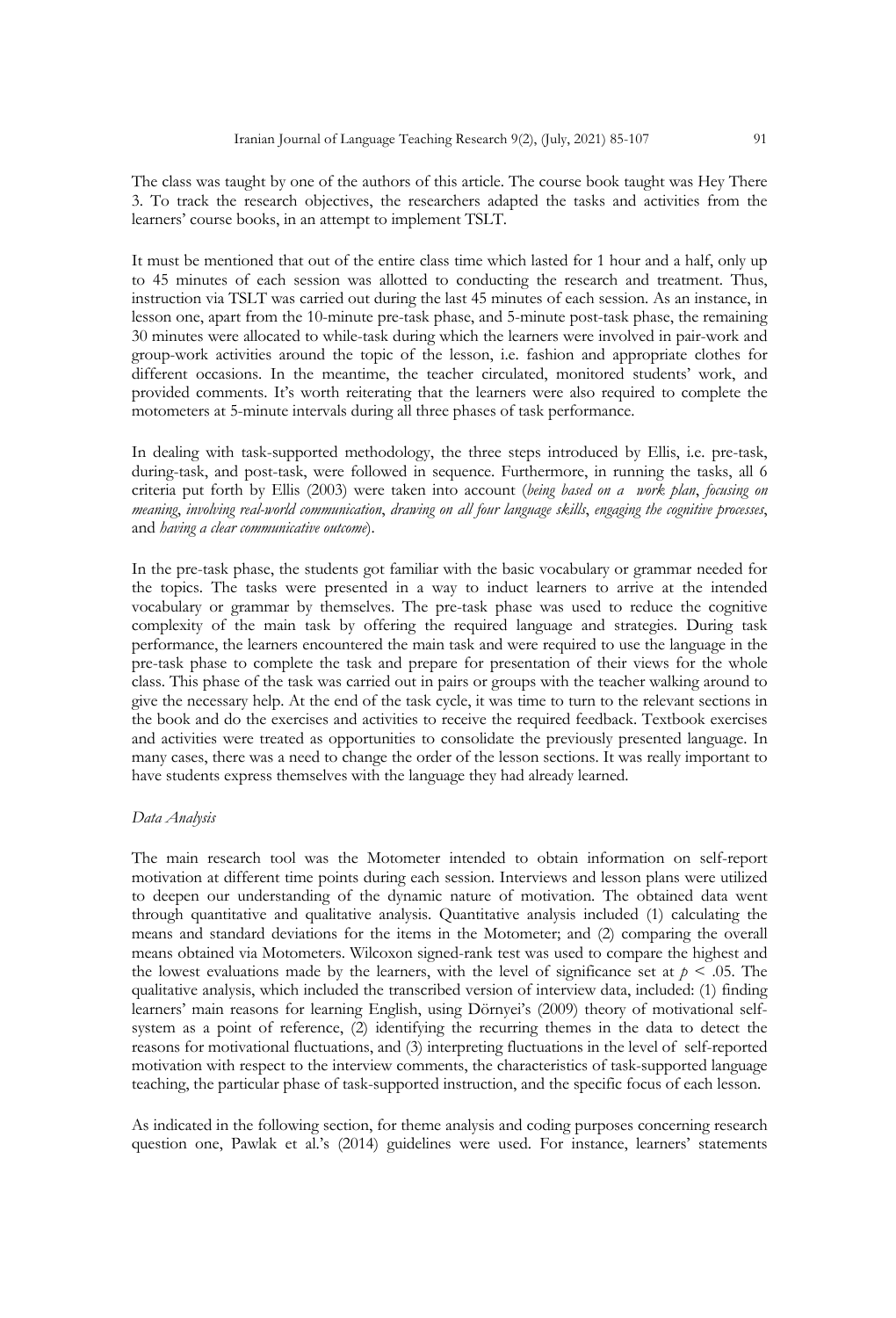#### 92 A. Mohammadzadeh & P. Alavinia/Motivational fluctuations during …

focusing on their future aspirations like 'I learn English to be a pilot' were categorized under ideal L2 self with a *promotion* focus, and utterances centering on immediate aims of learners like passing exams, were grouped as belonging to ought-to L2 self with a *prevention* focus. Furthermore, as regards research question two, the main method of running theme analysis was hybrid in nature, because in addition to the emerging inductive categories, the pre-established deductive categories obtained from the literature on the issue were also employed in coding the data.

# **Results and Discussion**

To come up with cogent responses to study questions, the data gathered through different means were consulted. Concerning research question one, the data garnered via interview were utilized; however, for research question two data came from Motometers and interviews. And for research question three, the main sources of data were Motometers. The following section deals with the results and discussion for research question one.

# *Research Question One*

As regards  $RQ_1$ , reasons for studying English were interpreted with reference to the main components of Dörnyei's  $(2009)$  L<sub>2</sub> motivational self-system, and this is the only place where Dörnyei's model was used as a reference point. Qualitative analysis of the interviews revealed that the main motives underlying pursuing language studies were associated with ideal  $L_2$  self with a *promotion* focus, to achieve desired hopes and goals (e.g., finding a well-paid job), and ought-to L<sub>2</sub> self with a *prevention* focus to avoid possible negative consequences (e.g., getting a low score at exams). The following excerpts demonstrate the instrumental nature of learners' motives comprising both promotion and prevention foci. It's worth noting that the categories assigned to each statement are selected based on Pawlak et al.'s (2014) taxonomy:

• I want to learn English because I need it to be a pilot in the future (ideal L2 self with a *promotion regulatory focus*).

• I learn English because I want to go to university in a foreign country (ideal L<sub>2</sub> self with a *promotion regulatory focus*).

• I am coming to English classes to learn English well because I am going to be a doctor in the future and doctors need to know English (ideal L<sub>2</sub> self with a *promotion regulatory focus*).

• I take English classes to be able to pass my school exams (ought-to L2 self with a *prevention regulatory focus*).

• I am studying English to get a good grade on the final exam (ought-to L2 self with a *prevention regulatory focus*).

Another reason that was mentioned almost frequently, but not by all the learners in their interviews was their tendency to integrate with the international community – what Yashima (2002) and Yashima and Zenuk-Nishide (2008) refer to as an alternative to Gardner's (1985) concept of integrativeness, and call 'international posture'. This is demonstrated in the following excerpts:

• I want to learn English because it is important to know English to communicate with foreigners (*international posture)*.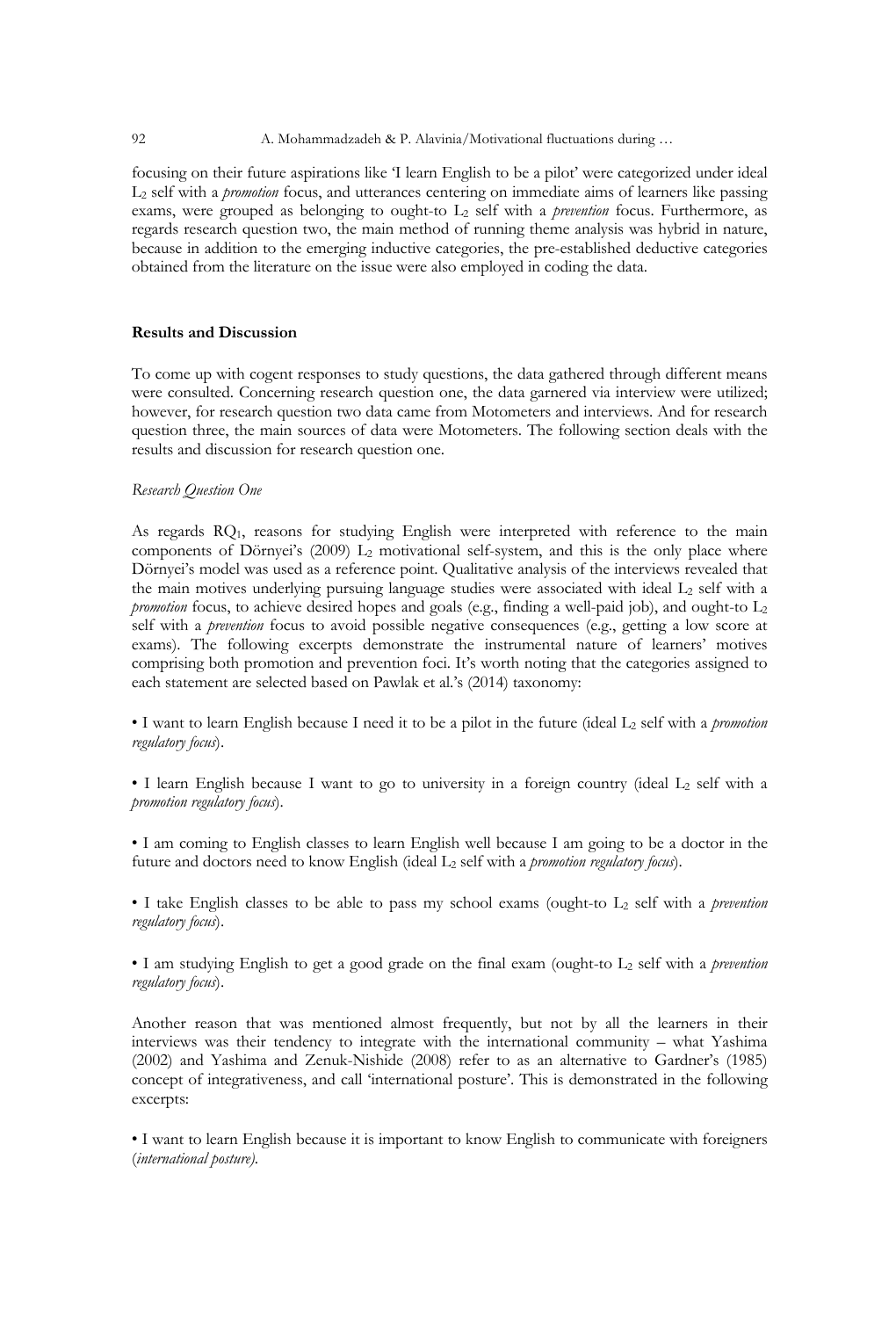• English is an international language and it is important to learn English. I have a pen pal who is from India. She speaks English very well and I cannot speak Indian. We talk to each other in English (*international posture*).

When it comes to changes in the main motives for learning English and the changes in the intensity of such motives, contrary to Pawlak et al.'s (2014) study, the analysis failed to reveal considerable modifications. The main motives referred to by learners in the study were related to ideal and ought-to  $L_2$  selves that were found to remain constant. This finding can be justified on account of the fact that unlike Pawlak et al.'s (2014) investigation which sought to find the changes in learners' motives since the time of their learning inception, the current study only tracked the changes occurring during one semester, and hence lack of considerable change in participants' motives can be ascribed to this difference in the construct of two studies.

Furthermore, as regards the possible effect of age on learners' performance, the results of the study revealed that participants enjoyed clear ideal and ought-to  $L_2$  selves for their studies. This might run contrary to Dörnyei (2001), who claims that young language learners express negative attitudes towards classroom learning. Nevertheless, as Pfenninger and Singleton (2016) contends, the role of age is comparatively lower than other factors, including socio-educational variables, in determining the motivational conditions and degree of accomplishment in learning.

# *Research Question Two*

As regards RQ2, fluctuations in the intensity of motivation within the confines of a single instructional lesson and the reasons for these fluctuations were investigated by means of Motometers and interviews. Table 1 presents the group average motivation during the ten lessons (based on the information obtained via Motometers). As is evident in the table, the level of motivation was found to change at different phases of the lesson. This is in line with Dörnyei and Ushioda (2011), who pointed to the increasing importance of the study of motivation from a dynamic and temporal point of view. Furthermore, MacIntyre and Serroul (2014) argued that L2 classroom motivation is prone to change from one moment to another.

Table 1 *Group Average Motivation during the Ten Lessons*

| Lesson              | minute <sub>5</sub> | minute10 | minute15 | minute20 | minute25 | minute30 | minute35 | minute40 | minute45 |
|---------------------|---------------------|----------|----------|----------|----------|----------|----------|----------|----------|
| Lesson1             | 89.29               | 91.14    | 84.29    | 83.00    | 80.43    | 82.57    | 87.00    | 83.57    | 85.71    |
| Lesson2             | 87.86               | 87.43    | 82.86    | 81.71    | 80.43    | 77.43    | 79.29    | 79.00    | 88.14    |
| Lesson <sub>3</sub> | 81.00               | 77.00    | 73.86    | 78.71    | 78.86    |          |          |          |          |
| Lesson4             | 84.14               | 82.29    | 69.43    | 71.00    | 74.86    |          |          |          |          |
| Lesson5             | 84.71               | 91.57    | 89.43    | 81.57    | 81.43    |          |          |          |          |
| Lesson6             | 95.14               | 94.71    | 73.29    | 72.14    | 75.29    | 79.86    | 79.57    | 76.14    | 76.14    |
| Lesson <sub>7</sub> | 82.00               | 80.57    | 84.71    | 86.00    | 84.71    | 78.71    | 78.71    | 78.86    | 79.57    |
| Lesson <sub>8</sub> | 100.00              | 96.86    | 96.43    | 96.57    | 96.43    | 89.71    | 86.86    | 81.57    | 92.29    |
| Lesson9             | 78.71               | 77.00    | 73.57    | 78.29    | 78.86    |          |          |          |          |
| less on 10          | 90.86               | 88.57    | 71.29    | 78.57    | 85.00    |          |          |          |          |

The following section illustrates some instances of motivational changes and the reasons for these fluctuations during different lessons. The data evaluation included the most noticeable patterns and was supported by the qualitative data obtained through the interviews. The analysis of motivational fluctuations for different lessons faced unique challenges due to the complex interplay among task characteristics, task implementation factors, and individual learner characteristics. Lack of specific information on individual learner characteristics (such as aptitude,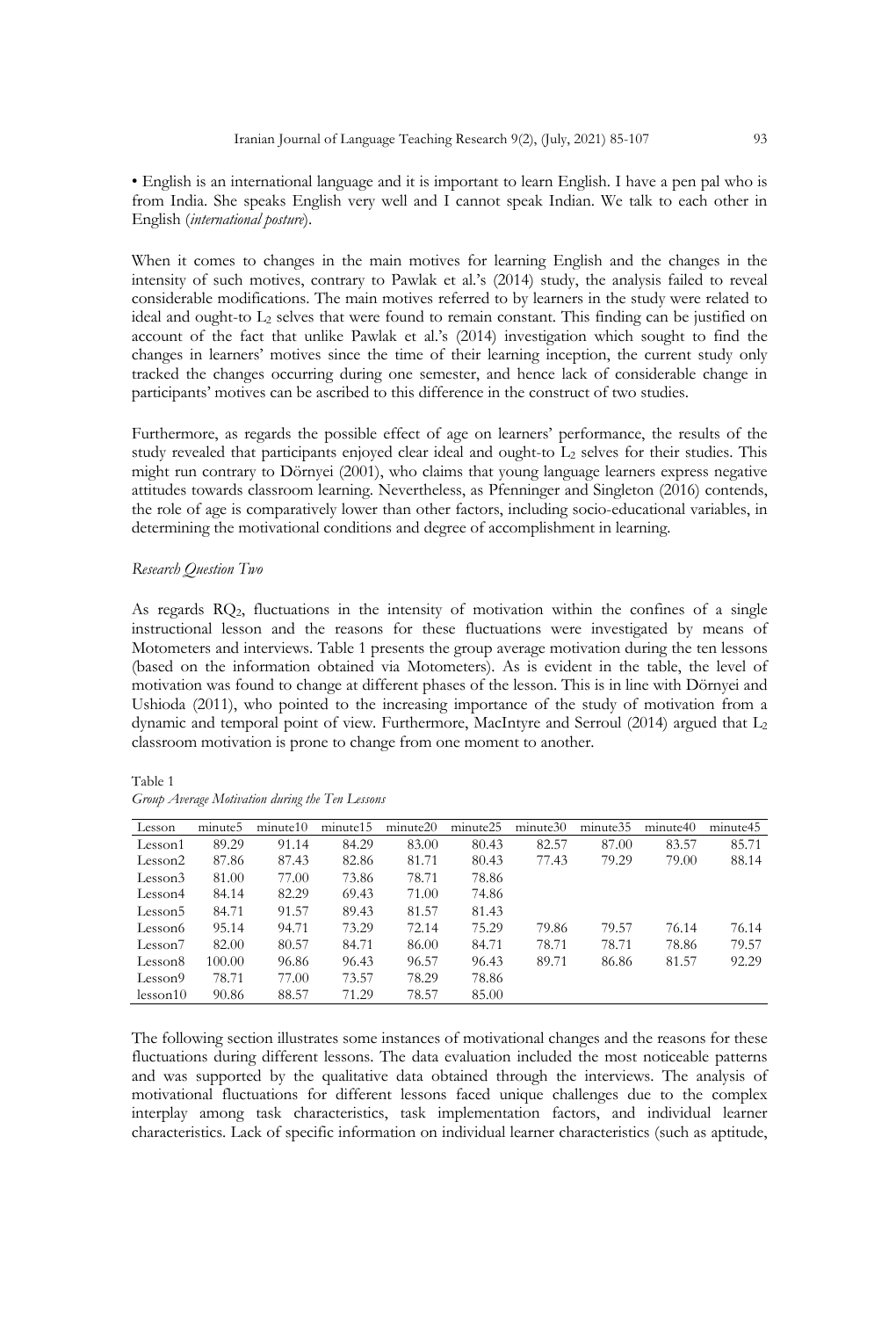personality type, and language learning anxiety) made the task of data analysis even more complex.

Lesson 1 involved a speaking task with a fashion topic and revealed how the task topic, boredom as a result of repetition, and active/passive participation influenced the learners' motivation. As can be seen in Figure 1, the average motivational level was high at the outset of the study which was retained during the first 10 minutes. During this time period, the students were asked to mention different clothes and fashions of the time. During the interview, most of the students mentioned that they enjoyed sharing their thoughts about a topic related to their real-life experiences because they had enough information to talk about the topic. For instance, Yeganeh said, 'I liked to describe the clothes I wear to different places'. In keeping with previous studies (e.g., Aubrey, 2016; Qiu & Lo, 2016), students associated familiar and interesting topics with positive emotional feelings which might have contributed to their higher levels of motivation. Moreover, in Kim et al.'s (2017) study, students could relate better to tasks pertinent to their everyday life.



*Figure 1.* Changes in the Level of Motivation During Lesson 1

Furthermore, as regards lesson 1, the pattern of decline between minutes 10 and 25 could be the effect of boredom. At this phase of the lesson, the topic might have lost its novelty, with students having lost their curiosity as a result of repeating a task with a similar topic. This finding is consistent with Pawlak (2012) and Pawlak et al. (2014) who reported a decline in the motivational level as a result of performing successive tasks related to the same topic. Moreover, this finding, as did that of Aubrey (2016), indicated that students grew bored at repeating tasks with a similar content. The increase in the level of motivation from minute 25 to 35 points to a tentative conclusion that the level of motivation increased in response to approaching whole-class oral presentation time. Moving closer to whole-class performance seemed to act as an impetus to alleviate boredom and help learners regain motivation.

Minutes 35 to 45 were dedicated to whole class oral presentation, during which the students lost motivation as a result of sitting passively listening to presentations by other classmates. In this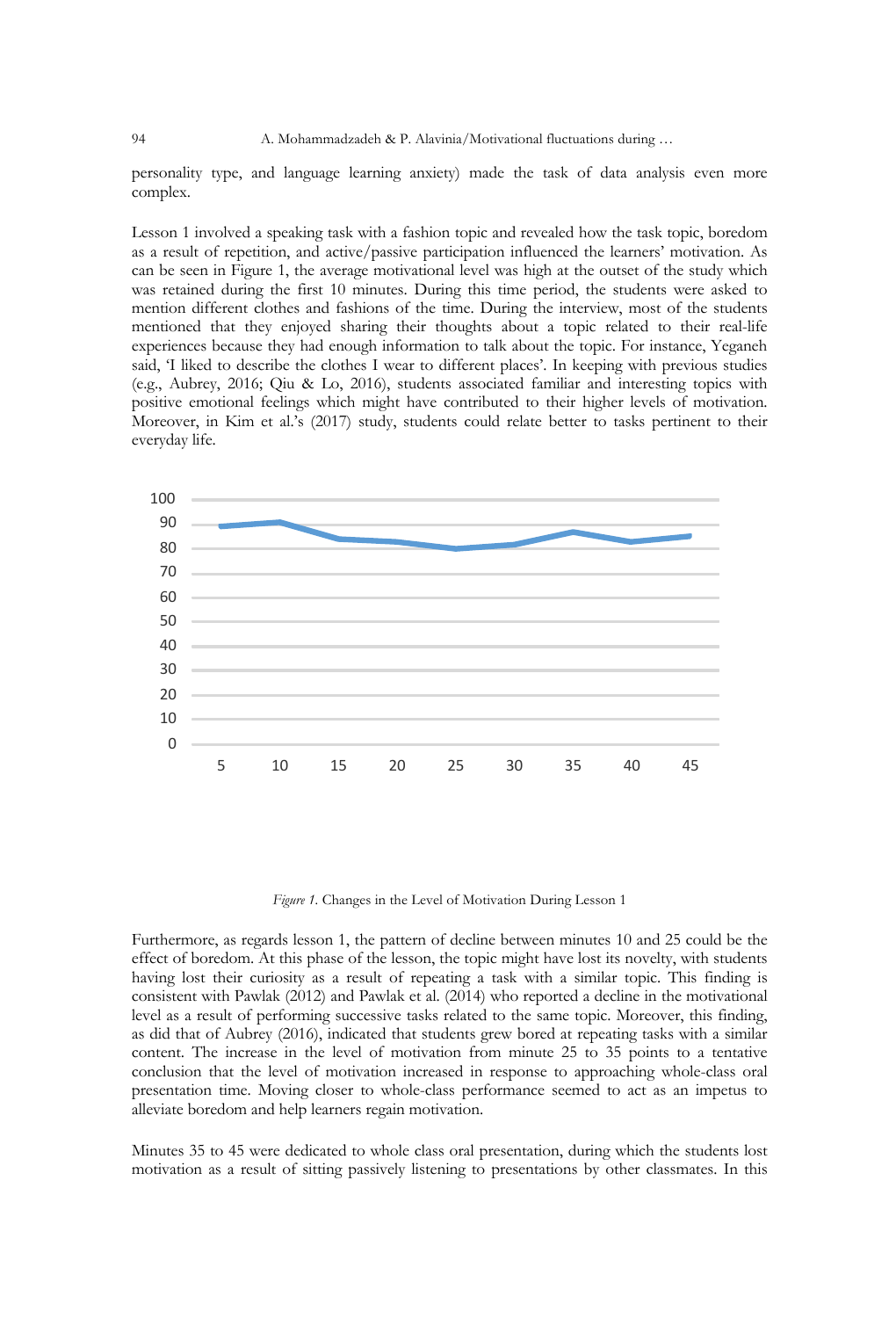regard, Yeganeh said: 'I do not like to sit and listen to others'. This reflects Kim et al.'s (2017) finding that students regarded active participation in the task performance as a positive aspect of learning through tasks.

One more factor determining the fluctuation of motivation was task characteristics with regard to the complexity and the nature of the outcome. A piece of evidence supporting the role of the outcome was obtained during lesson 6 (see Figure 2) which focused on writing skill and was about creativity in designing. The reported motivational levels were noticeably high in the first ten minutes, which involved picture description with the help of the teacher providing necessary vocabulary. This phase of the lesson did not impose much challenge and students possessed enough linguistic resources to complete the task. However, the level of motivation decreased from minute ten to fifteen. This might be attributable to the different nature of the challenge imposed on the learners.

It is worthwhile to mention that the type of task in this phase was an open-ended task in which learners had to discuss the necessary modifications they could make to improve each instance of creativity in designing. During this task, learners were required to think creatively and conceptualize task content. Kormos and Préfontaine (2017) also found that tasks taxing in terms of conceptualization demands (i.e. requiring learners to produce the content for a narrative task) provoked negative affective feelings. Thus, the highly demanding nature of the task explains part of the decline pattern. Additionally, the students were required to negotiate to achieve an agreement regarding the changes they could make to each invention. Two interpretations are possible here. First, students were not mature enough to consider different arguments to reach a decision. Second, students treated the task mechanically and did not view the task as an opportunity to practice speaking. This is consistent with Ellis's (2003) contention that learners feel more motivated when dealing with tasks resulting in 'genuine information exchange'.



*Figure 2.* Changes in the Level of Motivation During Lesson 6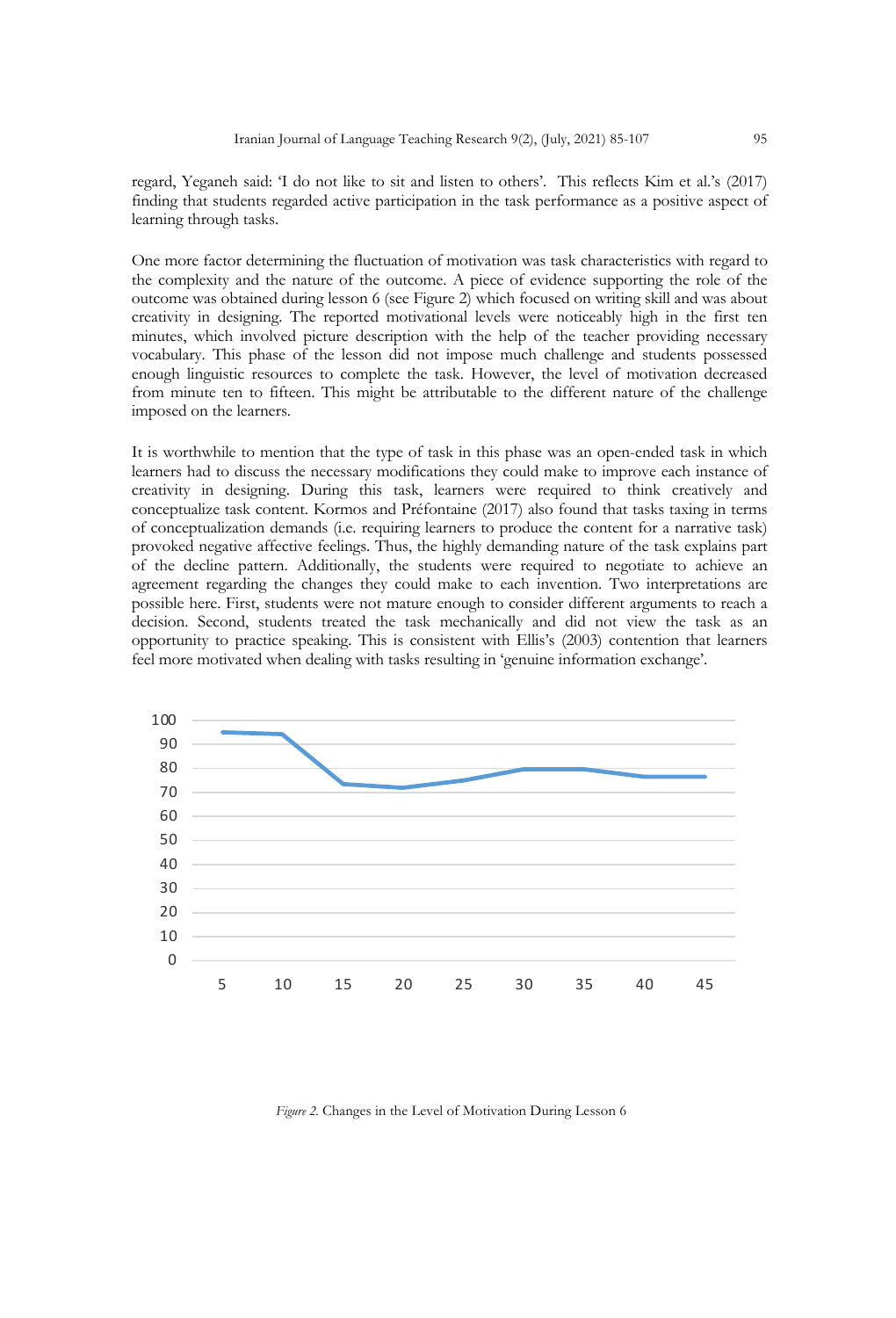Though the open-ended nature of the outcome was found to negatively impact group's overall motivation, this impact was far from uniform for all of the students. Consider the comparison of two students' motivational fluctuations in Figure 3. As can be seen, both Maedeh and Yasaman displayed high levels of motivation during the first 10 minutes. After minute 10, Yasaman showed a considerable drop in the level of motivation in comparison with Maedeh. A brief description of these two students might help explain this result. When it comes to learning characteristics, these two students learned easily and obtained high grades. Considering general characteristics, Maedeh was serious about learning, seemed to be an independent learner, and did not ask the teacher many questions. Yasaman was also serious about learning, but what made her different from Maedeh was that she constantly looked for teacher's confirmations and asked the teacher for clarifications whenever she found something unclear. In line with prior research (e.g., Pawlak et al., 2014), individual learners' characteristics might help interpret the differing impact of the openended outcome on their motivational self-reports.



*Figure 3.* Comparison Between Motivational Levels of Maedeh and Yasaman During Lesson 6

A piece of evidence depicting the learners' preference for speaking about real life experiences over doing book exercises came from lesson 8. Additionally, data obtained from this lesson depicted how the relevance of book exercises to final exams had a positive effect on learners' motivational levels. Figure 4 displays group average motivational levels during lesson 8.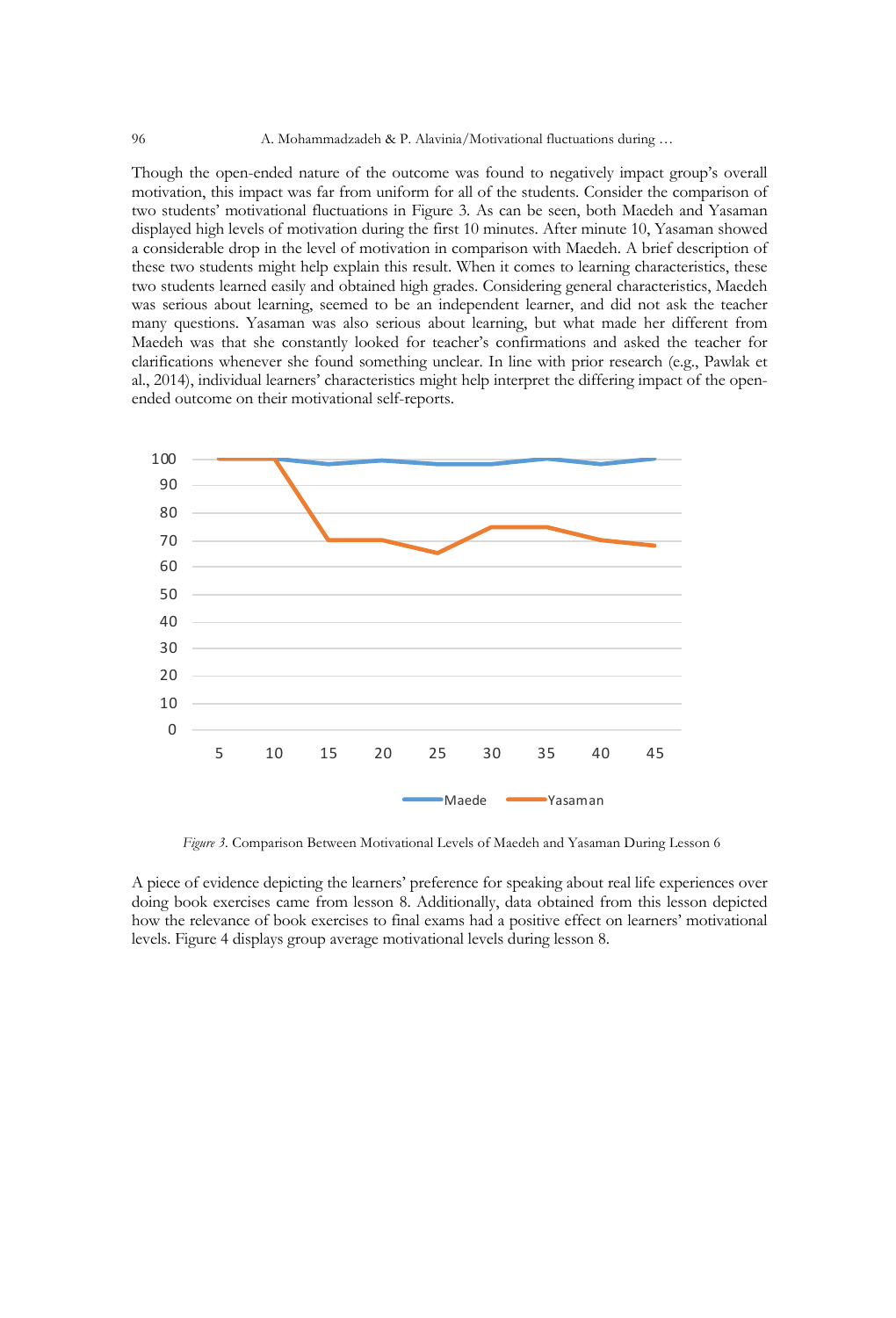



*Figure 4.* Changes in the Level of Motivation During Lesson 8

The focus of this lesson was grammar and used a familiar and interesting topic (as evidenced by students' participation). The target structure in this lesson was 'past continuous with when and while'. The pre-task phase and main-task phases (i.e. the first 25 minutes of the lesson) were dedicated to recounting personal experiences for when an earthquake happened in Tehran, using the target feature. High self-ratings of motivation can be indicative of the fact that students enjoyed this part of the task. Akin to the finding of Phung (2016), students displayed a higher level of motivation and more positive affective response to talk about personally relevant topics. However, it must be noted that the participants' age-group was totally different in Phung's study (within the age range of 19-33), and this reveals both young adults and adults may experience similar levels of excitement by relevant topics.

Minutes 25 to 30 were dedicated to whole class presentation. Some of the students who did not like to take a passive role, as revealed through the interviews, manifested some degrees of motivational decline, but the group average still remained high. The learners were required to go over the exercises in the book between minutes 30 and 40. It was at this point when motivational intensity began to drop to stand at its lowest level (throughout the lesson) at minute 40. When asked about the reason for this low level of motivation, students pointed to the boredom they experienced when doing book exercises. Similar to Kruk's (2016) findings, working on the book was found to be a factor influencing learners' motivational intensity.

At minute 40, the teacher explained that some of the exercises in the book might appear in the final exam. It seems that the prospect of a final exam a few sessions ahead might have provided the impetus for learners to further their effort. This interpretation was corroborated through the data obtained during interviews, as most of the students expressed high levels of motivation to do tasks relevant to the final exam. This finding is in keeping with Pawlak et al.'s (2014) conclusion that the relevance of the classroom activities to the final exam was a factor influencing learners' motivational intensity.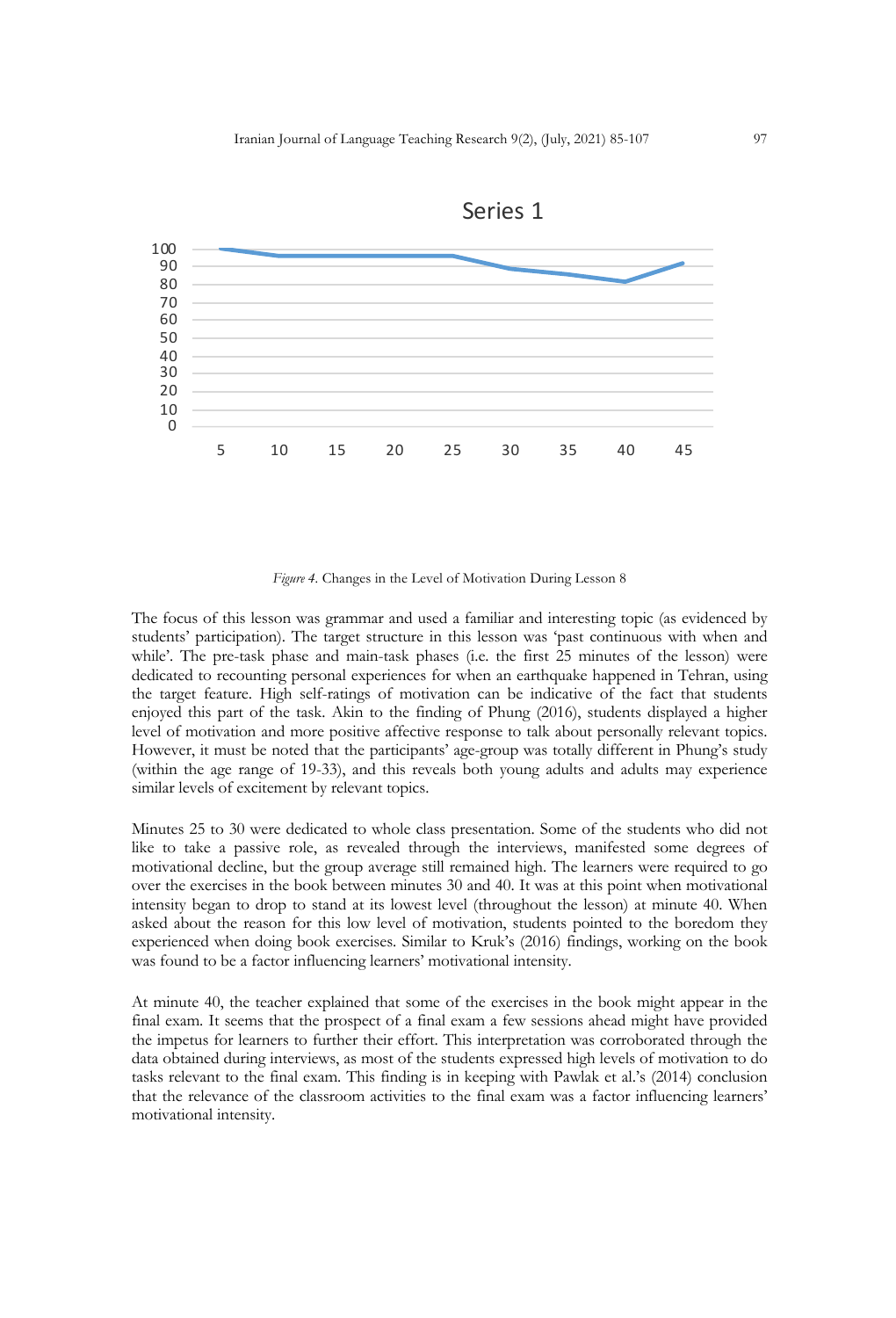The comparison of motivational scores in Lesson 8 and 9 provided a piece of evidence to demonstrate how a certain pre-task option i.e., *task implementation*, affected motivational intensity. Figure 5 includes a comparison of group average motivation in two grammar lessons: one taught through telling personal experiences (lesson 8) and the other through consciousness raising (lesson 9). A comparison of the pre-task phases in the two lessons (the first ten minutes) demonstrated that lesson 8 induced higher levels of motivation. As mentioned earlier, the first ten minutes of lesson 8 was dedicated to telling past memories regarding an earthquake, using 'past continuous'. The focus of lesson 9 was 'present perfect tense' and its pre-task phase was conducted through consciousness raising, where learners were provided with sentences including 'simple past' and 'present perfect' and were required to tell the difference between these two structures. Finally, they were required to work out a rule to explain how present perfect is formed. Thus, metalingual talk about a target structure triggered less motivation than recounting personal experience (as in Lesson 8) in teaching grammar.



*Figure 5.* Comparison Between Motivational Levels During Lesson 8 and Lesson 9

Lesson 10, which involved listening and was relevant to a football fan's preference for home games or away games, depicted how *task difficulty* affected motivational intensity. Figure 6 illustrates the group average motivational levels during this lesson. The first ten minutes were dedicated to picture description and learners' predictions as regards the questions presented in the book. This phase of the lesson received relatively high ratings for motivational self-reports, with the motivational level oscillating between 88 and 90. At minute 15, there was a drop of 17 points followed by a gradual increase. As revealed through the interviews, listening tasks were among the least favorable tasks due to the difficulty students had to comprehend the whole listening. This finding is compatible with that of Kormos and Préfontaine (2017) who found that an important affective factor determining task performance was perceived success in task completion. They argued that lack of enough linguistic resources for task performance might result in negative affective responses. The gradual rising of motivation was accompanied by the teacher's pauses between the sentences to help learners figure out the listening part.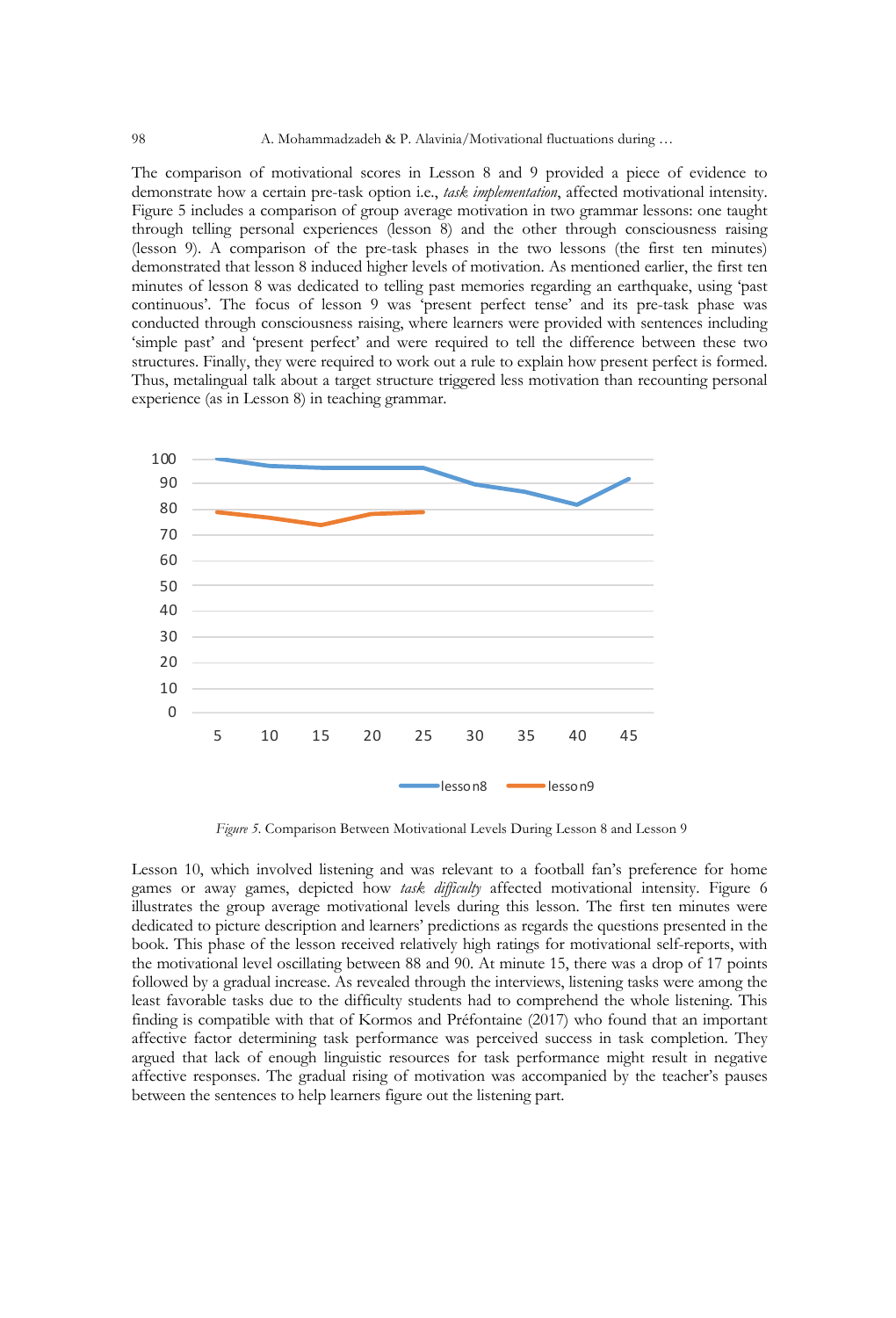

*Figure 6.* Changes in Motivational Intensity During Lesson 10

So far, a number of elements pertinent to task characteristics, task implementation factors, and learner-specific characteristics have been demonstrated to influence motivational intensity. The analysis of students' comments during interviews provided some more insights into the factors exerting an influence on self-reported motivation scores. As stated earlier in data analysis section, the researchers in the current study drew on a combination of inductive and deductive theme analyses (thus the term hybrid analysis). However, as regards the interview data, the researchers made use of inductive and deductive coding.

Among the prominent themes arising from the interview results the following can be highlighted. As mentioned by the study participants, a key factor that caused fluctuations in their level of motivation was the participatory structure. Thus, based on whether they were involved in interaction with the teacher or peers, they experienced different motivational levels. The following extract clarifies the effect of participatory structure on learners' motivation.

Extract 1

*I feel more secure when talking to the teacher because when I make an error, my teacher corrects me and helps me say the right answer. But my classmates, some of them giggle when I make an error. I don't like pair work.*

Learners' preference for teacher-fronted classroom format can be explained with reference to Hall (2011), who pointed to cultural beliefs in shaping learners' inclination for teacher-fronted or more autonomous work in the form of peer-to-peer interactions. The learners in this study belonged to a non-Western culture who valued teacher-fronted classroom, with the teacher exerting authority. One more explanation would be related to group work dynamics and the amount of assistance and mutual help learners were able to provide to one another. According to Chen (2018), learners' inability to establish collaborative interaction with interlocutors might lead learners to view pair-work or group-work in a negative light.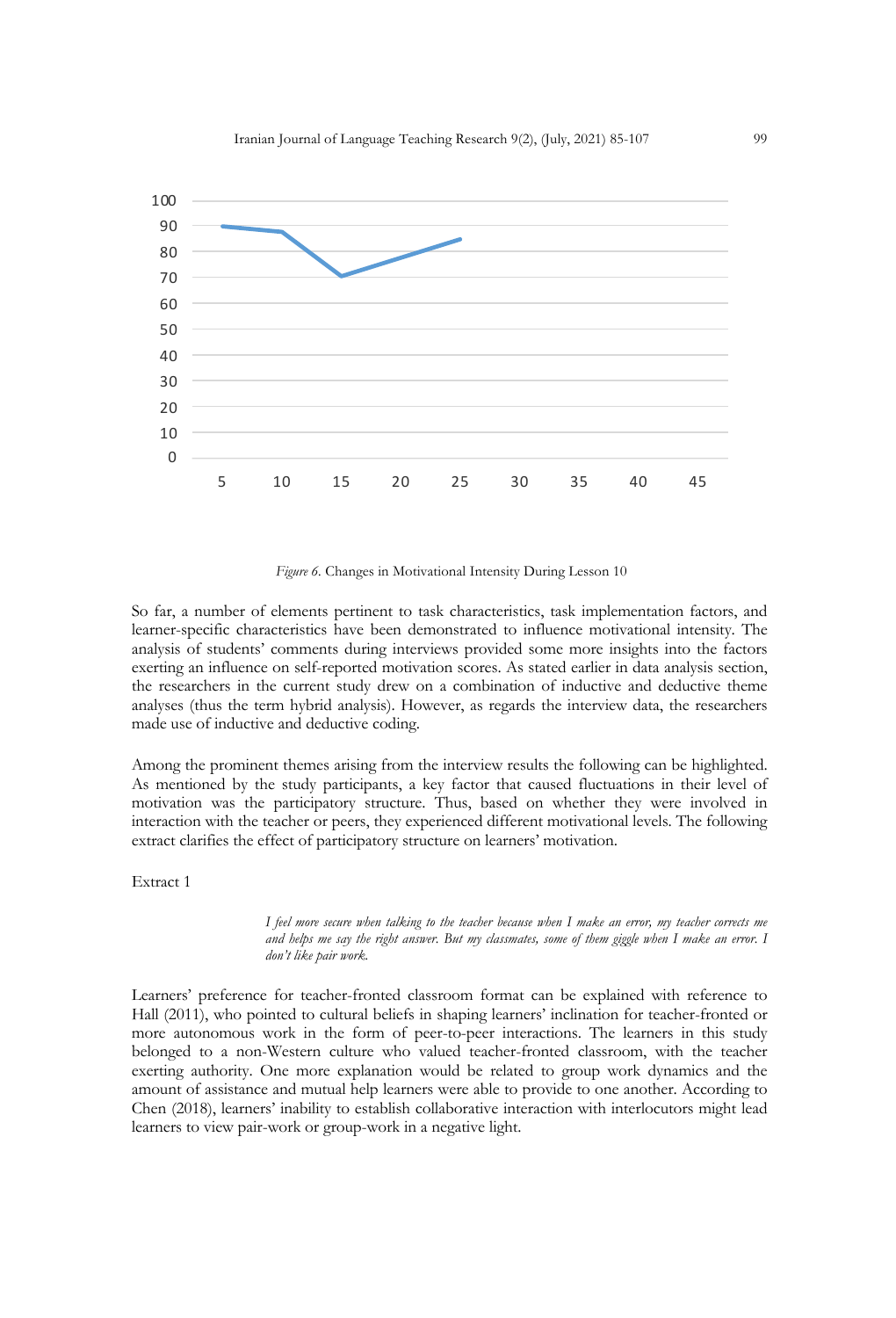100 A. Mohammadzadeh & P. Alavinia/Motivational fluctuations during …

Furthermore, learners' inclination toward teacher-fronted classroom can be justified on account of their specific age-group. Oliver et al.'s (2017) investigation with young learners might be taken as evidence for this preference of lower-age learners for teacher-frontedness, as they also highlight these learners' ineptness in resolving conflict in collaborative work. Further confirmation for the effect of age group on preference for collaborative activities can be gathered from the investigation done by Ibrahim and Al-Hoorie (2018), in which they concluded adult learners reveal more interest in collaborative projects.

Another major theme extracted from learners' responses was task difficulty. Indeed, when faced with tasks which were more demanding or about which they did not have sufficient knowledge, the learners felt more frustrated and hence less motivated. Extracts 2 and 3 below indicate the effect of task difficulty on learners' motivation. As is evident from extract 3, the learner has revealed more interest in completing a task with which she is more familiar.

Extract 2

*I feel discouraged when I don't know what the answer to a question.*

Extract 3

*The most interesting part is describing pictures because I know the vocabulary, I don't like listening because it is too fast. I can hear a few single words but I can't put them together to understand the whole listening.*

A further theme recurring in learners' responses was the amount of preparation the tasks and materials provided for their final exam. This theme is clearly stated in the following extract.

Extract 4

*There were some parts that the teacher told us will appear in the final exam, such as the grammar exercises in the book. It was good to practice some exam questions.*

Another issue that was highlighted throughout the interview was the interest generated by the extent to which the topics were related to their real-life experiences. It was revealed through learners' responses that more personally relevant topics sparked higher levels of interest. Evidence for this claim comes from the following sample extract. The following extract illuminates this point.

Extract 5

*I liked the fashion topic more than the football topic. I didn't know the vocabulary for the fashion but it was interesting.*

A further theme encountered was the influence of different language skills and components on learners' motivational fluctuations. Extracts 6 can be taken as evidence for this issue.

Extract 6

*Reading is the most boring part because there are a lot of new words and the readings are long. But I like grammar because I can practice to use rules to talk about myself.*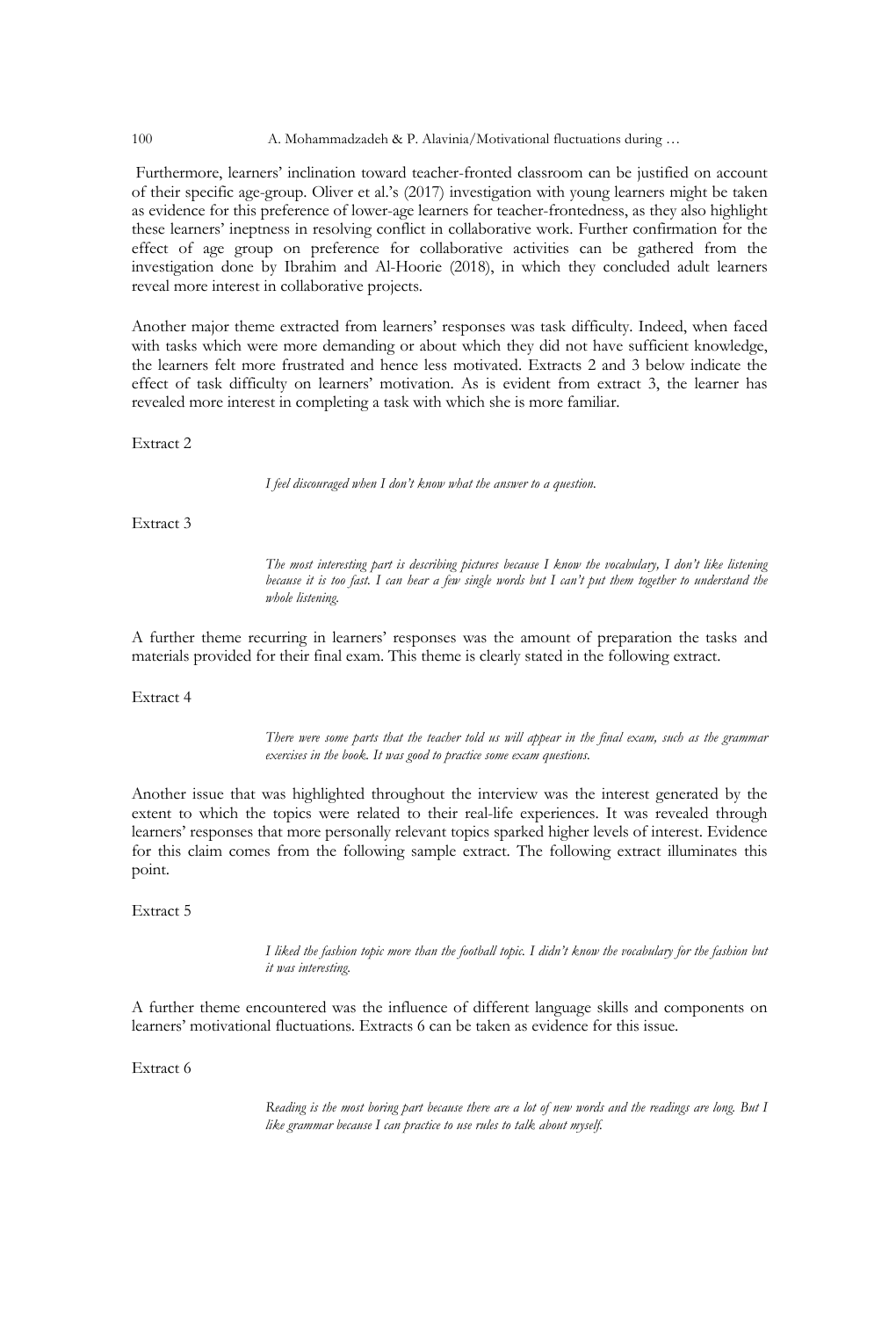One more theme we explored was the learners' active participation in the classroom processes. Extract 7 below, illustrates this point.

Extract 7

*I like to speak in the classroom; I feel bored when I sit down and read the book or listen to my friends. I did a lot of speaking this term which I liked.*

Finally, feeling sense of agency and experiencing the locus of control in themselves rather than others was another emerging theme to which the participants referred. One student, for instance, said that writing at home gives her more freedom to set her own time limits (see Extract 8).

Extract 8

*I like writing the most, because I can talk more about my ideas. Writings that I can do at home. Because I can set my own time limits to do the homework and I don't feel stressed.*

# *Research Question Three*

As regards the third research question, changes in the motivational level from one lesson to the next were assessed by calculating the mean of scores on the Motometers during the 10 lessons. As can be seen in Figure 7 (depicting group mean scores for motivational levels during 10 lessons), the levels of motivation go through several fluctuations across different sessions during the semester.



*Figure 7.* Means for Learners' Motivation during the Ten Lessons

To have a clearer view of how these fluctuations took place, the researchers provide more detailed information in Table 2. Thus, as seen in the table, students showed the lowest level of motivation for lesson 4 (76.62), which entailed listening task with a fashion topic. When it comes to the highest mean score, lesson 8 (92.96) received the highest score. Lesson 8 was devoted to grammar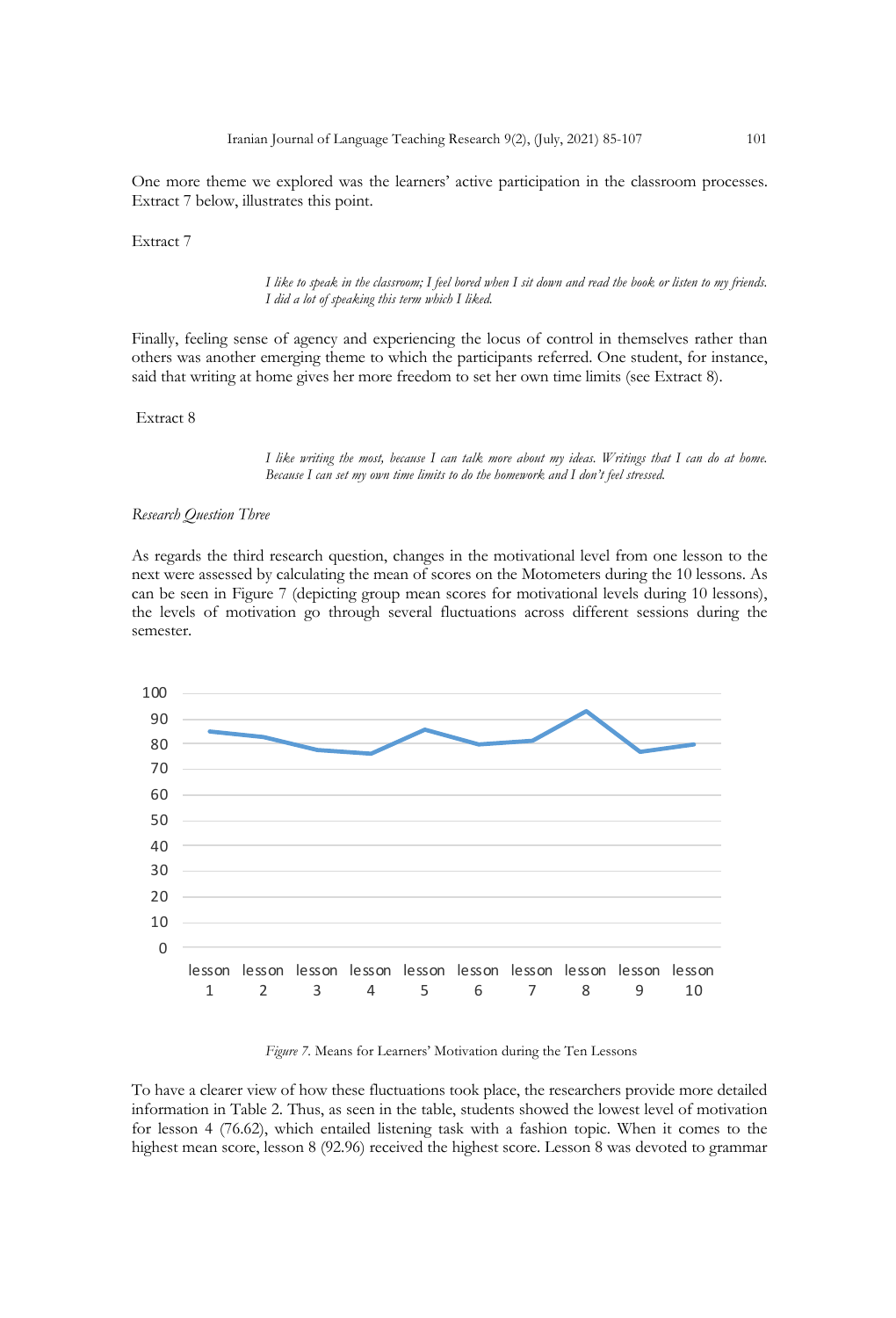and involved learners in telling their personal experiences during an earthquake. A Wilcoxon signed-rank test revealed a statistically significant difference between the extreme mean scores (*p* < .05). This points to the importance of skill focus and task topic in determining students' motivational levels on a particular lesson. Additionally, as revealed in the discussion related to the second research question, listening tasks were among the most difficult tasks. Thus, the perceived difficultly level of a task influences learners' motivation in a particular lesson.

| L <sub>8</sub> | 92.96 |
|----------------|-------|
| L <sub>5</sub> | 85.71 |
| L1             | 85.22 |
| L <sub>2</sub> | 82.68 |
| L7             | 81.22 |
| L6             | 80.25 |
| L10            | 79.88 |
| L <sub>3</sub> | 77.88 |
| L9             | 77.28 |
| L4             | 76.62 |

| Table 2                                               |  |  |
|-------------------------------------------------------|--|--|
| Means for Learners' Motivation during the Ten Lessons |  |  |

# **Conclusion**

The study presented in this paper investigated the dynamic nature of motivation in foreign language learning, and it is one of the first to explore changes in motivational intensity during task-supported language instruction. The findings revealed that the main impetus for learning English was associated with ideal  $L_2$  self and ought-to  $L_2$  self. The other less frequent reason was learners' desire to communicate with the international community. The study failed to find any changes in the main reasons for language learning over time. The analysis of the data collected through Motometers, revealed that the level of motivation was subject to change during a single lesson and over a number of lessons. At the same time, the lesson plans and interview comments helped explore some of the factors affecting changes in motivational levels. Some of the factors influencing motivational fluctuations included task characteristics, task implementation factors and individual learner characteristics.

From a pedagogical perspective, teachers could ensure an optimal level of motivation by incorporating familiar and interesting topics, particularly those requiring the contribution of personal life experiences. This lends support to Ellis's (2003) contention that topics entailing a *'here-and-now'* orientation receive more favorable reaction on the part of learners. Relating tasks to learners' personal lives might help remove the negative influence of a mechanical orientation to a task rather than treating it as an opportunity for genuine information exchange. In addition, instructors need to be aware of how task features could influence learners' affect and motivation. In particular, tasks with straightforward outcomes and simple decision making created a favorable condition to produce high motivational levels. This is in line with Ellis (2003), who asserted that tasks with closed outcomes requiring a single right answer are easier than open tasks allowing learners to focus their attention more economically on the task. Additionally, students experience positive feelings and high levels of motivation when their linguistic and content knowledge is adequate to achieve the task outcome.

The findings of this study could also help instructors fine-tune their instruction by considering learner-specific characteristics, including their age and cultural beliefs, to decide on task implementation factors and the preferred participatory structure. For example, the participants of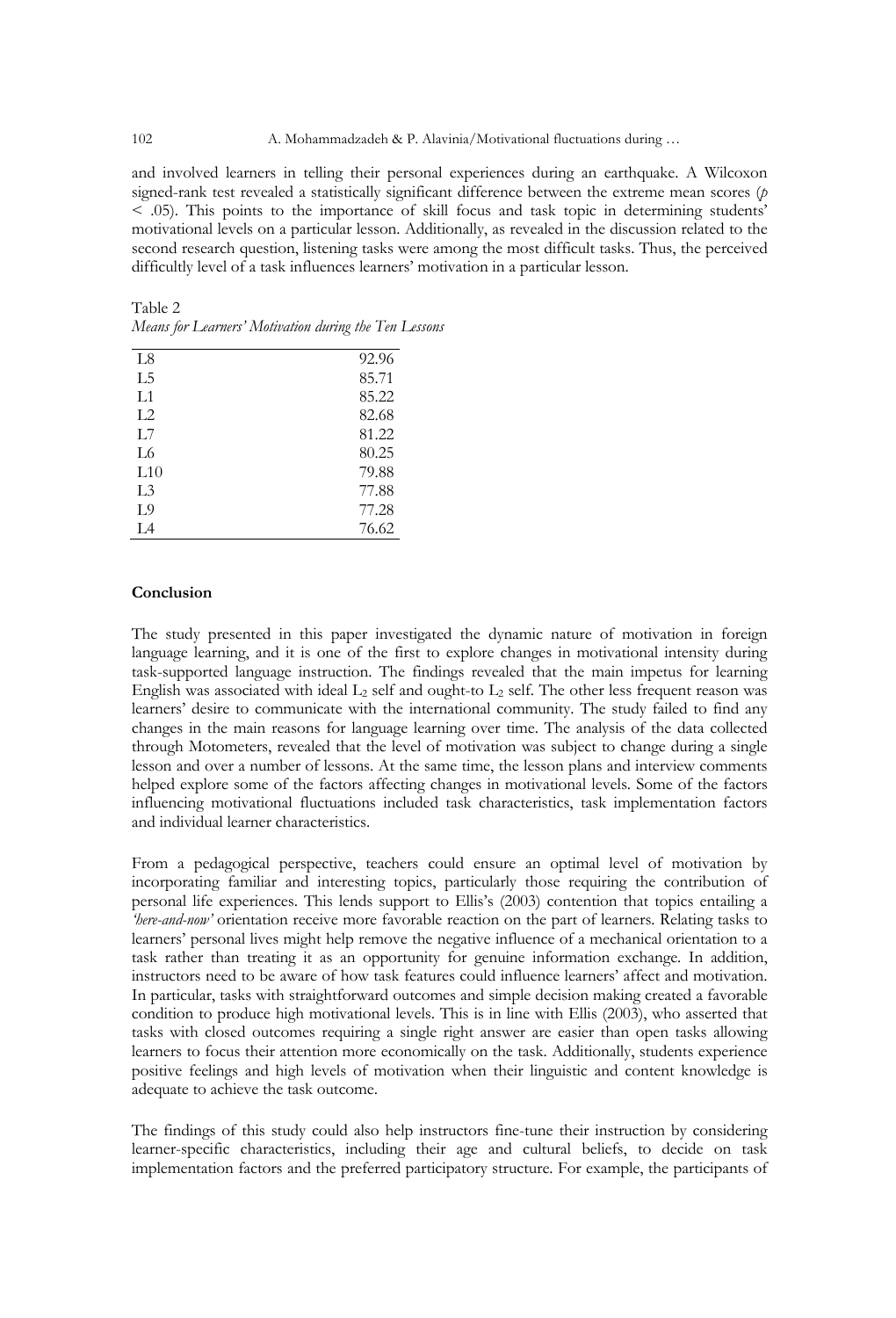this study found telling personal experiences more interesting and motivating than metalingual talk. They also revealed a strong preference for teacher-fronted participatory structure with the teacher exerting control over the whole process of teaching, which might have been due to belonging to an Asian culture. It is also possible to alleviate boredom and enhance motivation by assigning an active role to students or changing the activity. Shifting attention from textbook exercises to learner-generated content and practicing some exam items in the classroom might help improve learners' positive feelings and their level of motivation.

Although the study provided some useful evidence for the changes in the level of motivation and the factors contributing to these changes, it was not void of weaknesses. First, though attempts were made on the part of researchers to minimize the possible effect of learners' low age on their self-ratings of motivation (obtained through Motometers), the learners' particular age-group may have somehow influenced the accuracy of obtained information. Second, although the interviews were conducted after each session to detect factors contributing to motivational changes, students might have found it difficult to reflect on and express what was going through their head during the lesson. Third, though the learners had received instruction on how to complete the Motometers to shed light on minute-by-minute changes in the level of motivation, the data collection tool was not perfect, yet it was difficult to think of a different way of measuring motivational levels in real time in the classroom. Fourth, the students might have been disinclined to reveal their real attitudes towards the lessons at different time points as a result of the presence of their teacher. Fifth, the sample size was small, partly due to the nature of research which fell within the category of case study, and the participants were selected from one class. And finally, lack of specific information about individual differences (e.g., their personality types, language learning aptitude, and language learning anxiety) made interpretations rely mainly on the researchers' speculations.

To consolidate findings, similar studies in different settings are required to delve more deeply into the factors contributing to learners' motivation. After all, sensitivity to the interplay among all the factors underpinning classroom motivation can ultimately provide a clearer picture of the dynamic nature of motivation during task-supported instruction. Thus, the ultimate success of tasksupported instruction would be dependent upon acknowledging the role of different factors impinging upon motivational fluctuations. This can be achieved via introducing appropriate motivational strategies and arranging the activities in a way that facilitates learning.

#### **References**

- Alrabai, F. (2014). The effects of teachers' in-class motivational intervention on learners' EFL achievement. *Applied Linguistics*, *37*(3), 307–333. https://doi.org/10.1093/applin/amu021.
- Aubrey, S. (2016). Inter-cultural contact and flow in a task-based Japanese EFL classroom. *Language Teaching Research*, *21*(6), 717–734. http://dx.doi.org/10.1177/1362168816683563.
- Boo, Z., Dörnyei, Z., & Ryan, S. (2015). L2 motivation research 2005–2014: Understanding a publication surge and a changing landscape. *System, 55*, 145–157. https://doi.org/10.1016/j.system.2015.10.006.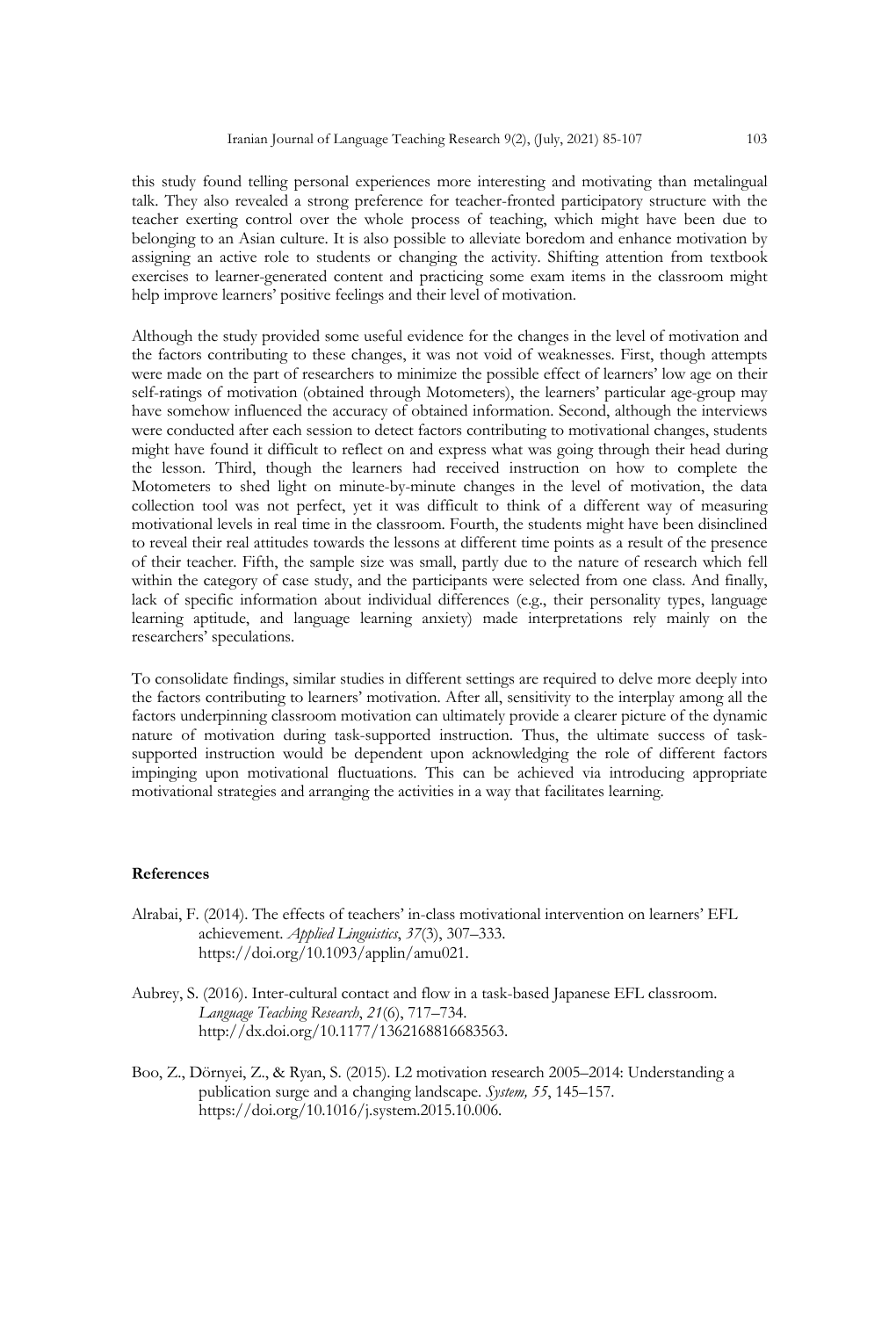- Bygate, M. (2015). Sources, developments and directions of task-based language teaching. *The Language Learning Journal, 44*(4), 381–400. https://doi.org/10.1080/09571736.2015.1039566.
- Chen, W. (2018). Patterns of pair interaction in communicative tasks: The transition process and effect on L2 teaching and learning. *ELT Journal, 72*, 1–10. https://doi.org/10.1093/elt/ccy015.
- Coyle, Y., Guirao, J. C., & de Larios, J. R. (2018). Identifying the trajectories of young EFL learners across multi-stage writing and feedback processing tasks with model texts. *Journal of Second Language Writing*, *42*, 25–43.
- Csizér, K., & Dörnyei, Z. (2005). The internal structure of language learning motivation: Results of structural equation modeling. *Modern Language Journal, 89*, 19–36.
- Dörnyei, Z. (2001). *Teaching and Researching Motivation*. Pearson Education.
- Dörnyei, Z. (2005). *The psychology of the language learner: Individual differences in second language acquisition.*  Lawrence Erlbaum. https://doi.org/10.1177/0261927X05281424.
- Dörnyei, Z. (2009). The L2 motivational self system. In Z. Dörnyei & E. Ushioda (Eds.), *Motivation, language identity and the L2 self* (pp. 9–42). Multilingual Matters. https://doi.org/10.21832/9781847691293-003.
- Dörnyei, Z., & Ottó, I. (1998). Motivation in action: A process model of L2 motivation. *Working Papers in Applied Linguistics, 4*(43), 43–69.
- Dörnyei, Z., & Ryan, S. (2015). *The psychology of the language learner revisited*. Routledge.
- Dörnyei, Z., & Ushioda, E. (2011). *Teaching and researching motivation* (2nd ed.). Longman.
- Dörnyei, Z., MacIntyre, P.D., & Henry, A. (2015). Introduction: Applying complex dynamic systems principles to empirical research on L2 motivation. In Z. Dörnyei, P. D. MacIntyre, & A. Henry (Eds.), *Motivational dynamics in language learning* (pp. 1–7). Multilingual Matters. https://doi.org/10.4324/9781315772714
- Ellis, R. (2003). *Task*-*based language learning*. Oxford University Press.
- Ellis, R. (2009). Task-based language teaching: sorting out the misunderstandings. *International Journal of Applied Linguistics, 19*(3), 221–246. https://doi.org/10.1111/j.1473- 4192.2009.00231.x.
- Ellis, R. (2012). *Language teaching research and language pedagogy*. John Wiley & Sons.
- Ellis, R. (2018). Towards a modular language curriculum for using tasks. *Language Teaching Research, 23*(4), 454–475. https://doi.org/10.1177/1362168818765315.
- Fenyvesi, K. (2018). English learning motivation of young learners in Danish primary schools. *Language Teaching Research, 24*(5), 690–713. https://doi.org/10.1177%2F1362168818804835.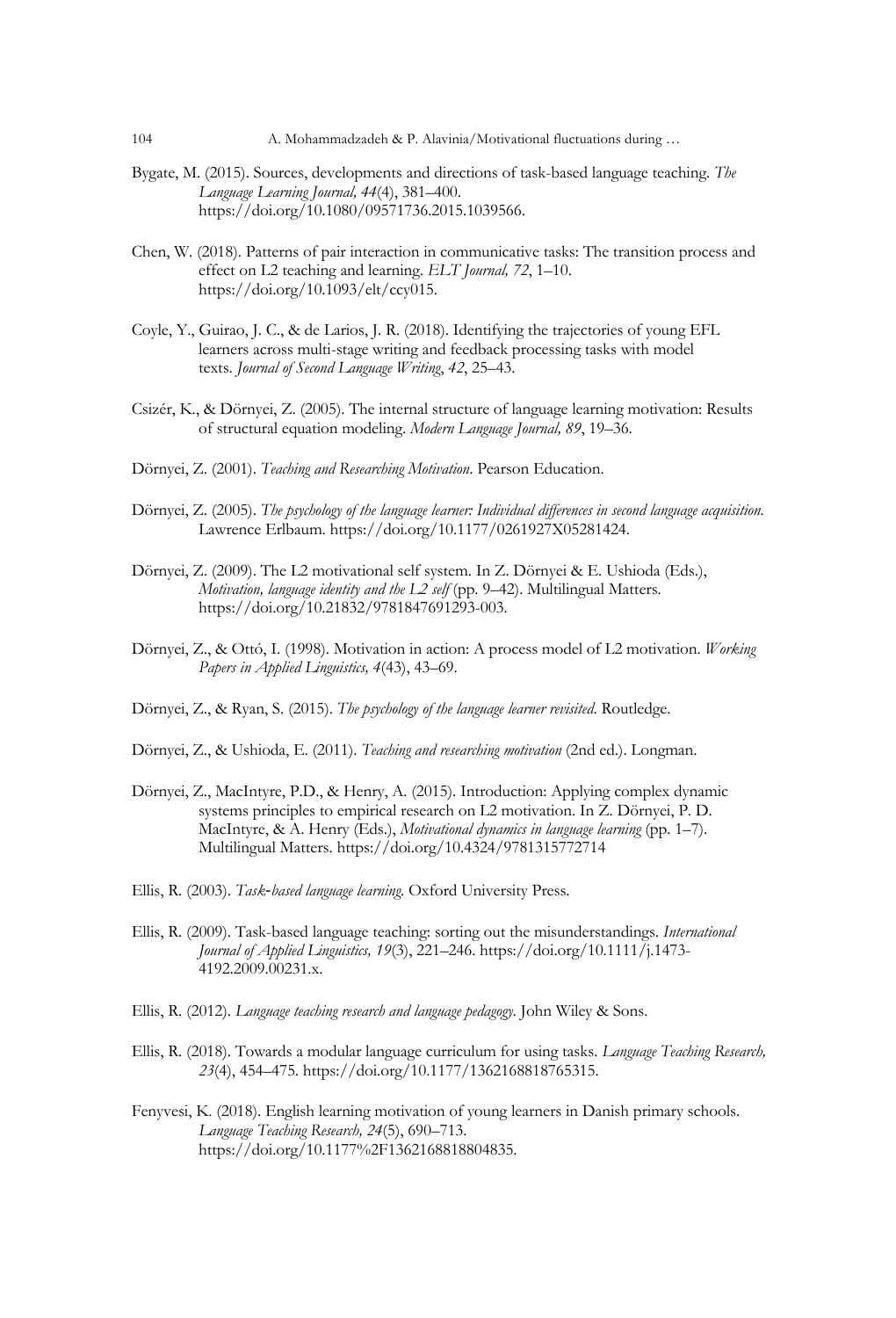- Gardner, R. C. (1985). *Social psychology and second language learning: The role of attitudes and motivation.* Edward Arnold.
- Guo, Y., Xu J., & Xu, X. (2020). An investigation into EFL learners' motivational dynamics during a group communicative task: A classroom-based case study. *System, 89*, 102214. https://doi.org/10.1016/j.system.2020.102214
- Hall, G. (2011). *Exploring English language teaching: Language in action*. Routledge.
- Ibrahim, Z., & Al-Hoorie, A. H. (2018). Shared, sustained flow: triggering motivation with collaborative projects. *ELT Journal, 72,* 1–10. https://doi.org/10.5539/elt.v11n12p1.
- Kim, Y., Jung, Y., & Tracy-Ventura, N. (2017). Implementation of a localized task-based course in an EFL context: A study of students' evolving perceptions. *TESOL Quarterly, 51*(3), 632–660. https://doi.org/10.1002/tesq.381.
- Kormos, J., & Préfontaine, Y. (2017). Affective factors influencing fluent performance: French learners' appraisals of second language speech tasks. *Language Teaching Research*, *21*(6), 699–716. https://doi.org/10.1177/1362168816683562.
- Kruk, M. (2016). Temporal fluctuations in foreign language motivation: Results of a longitudinal study. *Iranian Journal of Language Teaching Research*, *4*(2), 1–17.
- Lambert, C. (2017). Tasks, affect and second language performance. *Language Teaching Research, 21*(6), 657–664. https://doi.org/10.1177/1362168817736644.
- Larsen-Freeman, D. (2015). Ten 'lessons' from complex dynamic systems Theory: What is on Offer. In Z. Dörnyei, P. D. MacIntyre, & A. Henry (Eds.), *Motivational dynamics in language learning* (pp. 11–19). Multilingual Matters.
- Long, M. (2015). *Second language acquisition and task-based language teaching*. Wiley Blackwell.
- MacIntyre, P., & Serroul, A. (2014) Motivation on a per-second timescale: Examining approachavoidance motivation during L2 task performance. In Z. Dörnyei, P. D. MacIntyre, & A. Henry (Eds.), *Motivational dynamics in language learning* (pp. 109–139). Multilingual Matters. https://doi.org/10.21832/9781783092574-013.
- Mauludin, L. A. (2021). Students' perceptions of the most and the least motivating teaching strategies in ESP classes. *Iranian Journal of Language Teaching Research*, *9*(1), 139–157. https://doi.org/10.30466/IJLTR.2021.120980
- Nunan, D. (1989). *Designing tasks for the communicative classroom*. Cambridge University Press.
- Oliver, R., Philp, J., & Duchesne, S. (2017). Children working it out together: A comparison of younger and older learners collaborating in task-based interaction. *System*, *69*, 1–14.
- Ooyoung Pyun, D. (2013). Attitudes toward task-based language learning: A study of college Korean language learners. *Foreign Language Annals*, *46*(1), 108–121. https://doi.org/10.1111/flan.12015.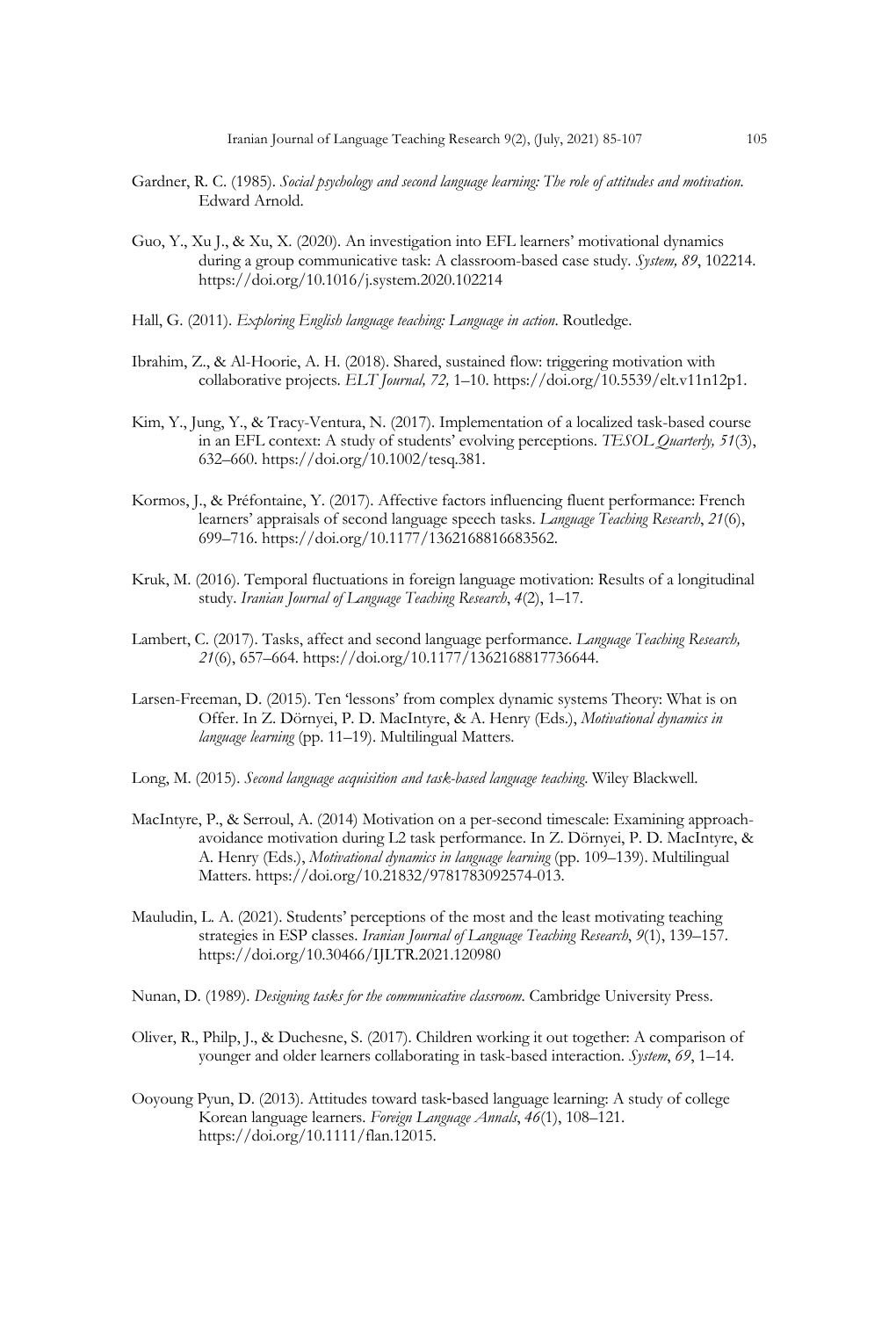- Pawlak, M. (2012). The dynamic nature of motivation in language learning: A classroom perspective. *Studies in Second Language Learning and Teaching, 2*(2), 249–278. https://doi.org/10.14746/ssllt.2012.2.2.7.
- Pawlak, M., Mystkowska-Wiertelak, A., & Bielak, J. (2014). Another look at temporal variation in language learning motivation: Results of a study. In M. Pawlal & L. Aronin (Eds.), *Essential Topics in Applied Linguistics and Multilingualism: Studies in Honor of David Singleton*  (pp. 89–109). Springer. https://doi.org/10.1007/978-3-319-01414-2\_6.
- Pfenninger, S. E., & Singleton, D. (2016). Affect trumps age: A person-in-context relational view of age and motivation in SLA. *Second Language Research, 32*(3), 311–345. https://doi.org/10.1177/0267658315624476
- Phung, L. (2016). Task preference, affective response, and engagement in L2 use in a US university context. *Language Teaching Research*, *21*(6), 751–766. https://doi.org/10.1177/1362168816683561.
- Qiu, X., & Lo, Y. Y. (2016). Content familiarity, task repetition and Chinese EFL learners' engagement in second language use. *Language Teaching Research, 21*(6), 681–698. https://doi.org/10.1177/1362168816684368.
- Shehadeh, A. (2005). Task-based language learning and teaching: Theories and applications. In C. Edwards & J. Willis (Eds.), *Teachers exploring tasks in English language teaching* (pp. 13–30). Palgrave MacMillan. https://doi.org/10.1057/9780230522961\_2.
- Shintani, N. (2016). *Input-based tasks in foreign language instruction for young learners* (Vol. 9). John Benjamins Publishing Company. https://doi.org/10.1075/tblt.9.
- Skehan, P. (1998). *A cognitive approach to language learning*. Oxford University Press.
- Taylor, F. (2010). *A quadripolar model of identity in adolescent foreign language learners*. Unpublished PhD thesis, the University of Nottingham, UK.
- Ushioda, E. (2001). Motivation as a socially mediated process. In Z. Dörnyei & R. Schmidt (Eds.), *Motivation and second language acquisition* (pp. 91–124). University of Hawaii Press.
- Van den Branden, K. (2006). *Task*-*based language education: from theory to practice*. Cambridge University Press.
- Waninge, F., Dörnyei, Z., & De Bot, K. (2014). Motivational dynamics in language learning: Change, stability, and context. *The Modern Language Journal*, *98*(3), 704–723. https://doi.org/10.1111/modl.12118.
- Williams, M., & Burden, R. (1997). *Psychology for language teachers*. Cambridge University Press. https://doi.org/10.1177/0261927X970163001.
- Willis, D., & Willis, J. (2007). *Doing task-based teaching*. Oxford University Press.
- Yashima, T. (2002). Willingness to communicate in a second language: The Japanese EFL context. *The Modern Language Journal, 86*(1), 54–66. https://doi.org/10.1111/1540- 4781.00136